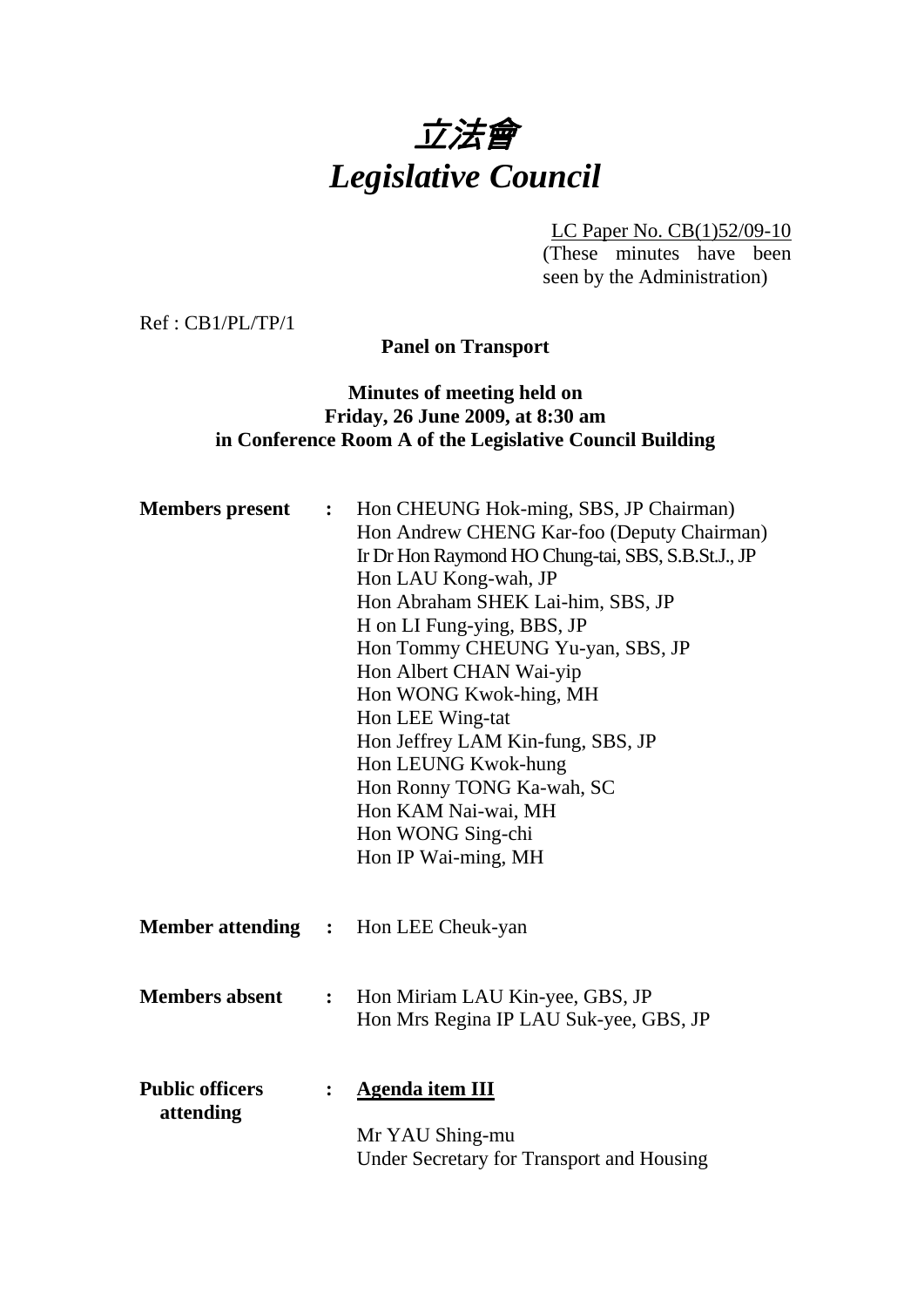Mrs Susanne WONG Principal Assistant Secretary for Transport and Housing (Transport) 4 (Atg.)

Mr Albert YUEN Assistant Commissioner/Bus & Railway Transport Department

Mr Charles WU Principal Transport Officer / Bus and Railway 2 (Acting)

#### MTR Corporation Limited

Mr T T CHOI Head of Operating

Ms Daphne MAK Personnel Manager

Ms Ida LEUNG Senior Manager – External Affairs

#### **Agenda item IV**

Ms Eva CHENG, JP Secretary for Transport and Housing

Mr Alan K M CHU Deputy Secretary for Transport and Housing (Transport)

Miss Rosanna LAW Principal Assistant Secretary for Transport and Housing (Transport)

Mr M R DEMAID-GROVES Chief Superintendent of Police (Traffic) Hong Kong Police Force

Ms CHU Ming-po Senior Superintendent of Police (Adm) (Traffic) Hong Kong Police Force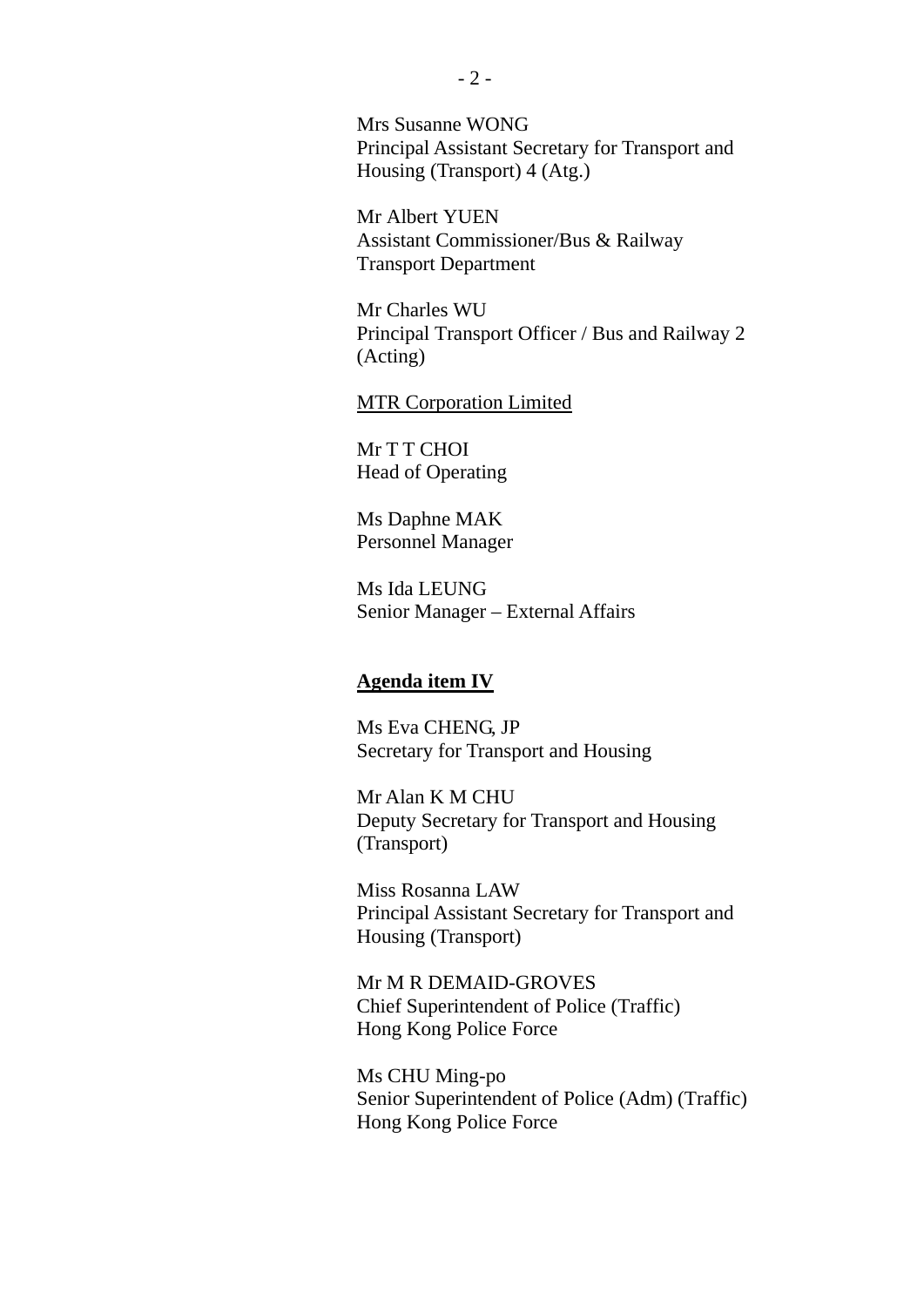#### **Agenda item V**

Mr YAU Shing-mu, JP Under Secretary for Transport and Housing

Miss Rosanna LAW Principal Assistant Secretary for Transport and Housing (Transport) 2

Mr Don HO Assistant Commissioner / Management & Paratransit

Mr Albert SU Principal Transport Officer / Urban

Mr M R DEMAID-GROVES Chief Superintendent of Police (Traffic) Hong Kong Police Force

Ms CHU Ming-po Senior Superintendent of Police (Adm) (Traffic) Hong Kong Police Force

**invitation** 

#### **Attendance by : Agenda item III**

Kowloon Canton Railway Operating Staff Association

Ms LAU Choi-hung Chairman

Mr SIN Wai-sheung Secretary

Hong Kong Railway Employees Union

Mr LAM Kwan-yui Chairman

Mr LEUNG Chi-kong Personnel Affairs Officer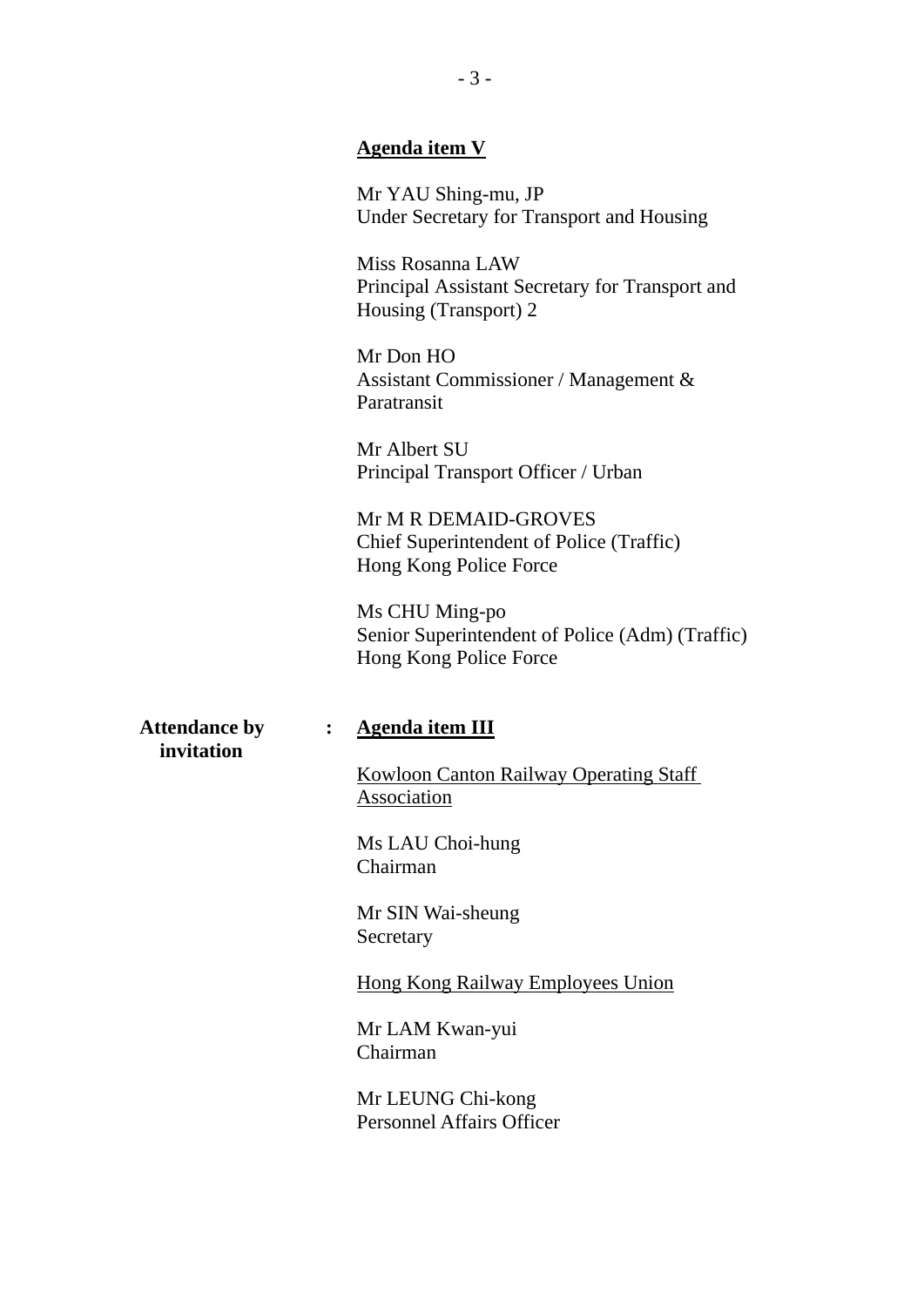#### Hong Kong Railway Workers General Union

Mr NGAI Kam-fai Chairman

Mr TSANG Kam-chiu **Secretary** 

Kowloon-Canton Railway Workers Union

Mr LO Tung-ki Vice Chairman

Mr POON Wai-hung Secretary

Mass Transit Railway Corporation Staff Union

Mr CHAN Sin-wo Chairman

Mr LO Pun-wai Vice Chairman

Hong Kong Mass Transit Railway Staff General Association

Mr FUNG Hin-cheong Chairman

Mr MAK Pui-tung Vice Chairman

Hong Kong Railway Management Professionals Union

Mr WONG Yuen-wood Chairman

Mr LAM Shiu-wai Committee Member

**Clerk in attendance :** Ms Joanne MAK Chief Council Secretary (1)2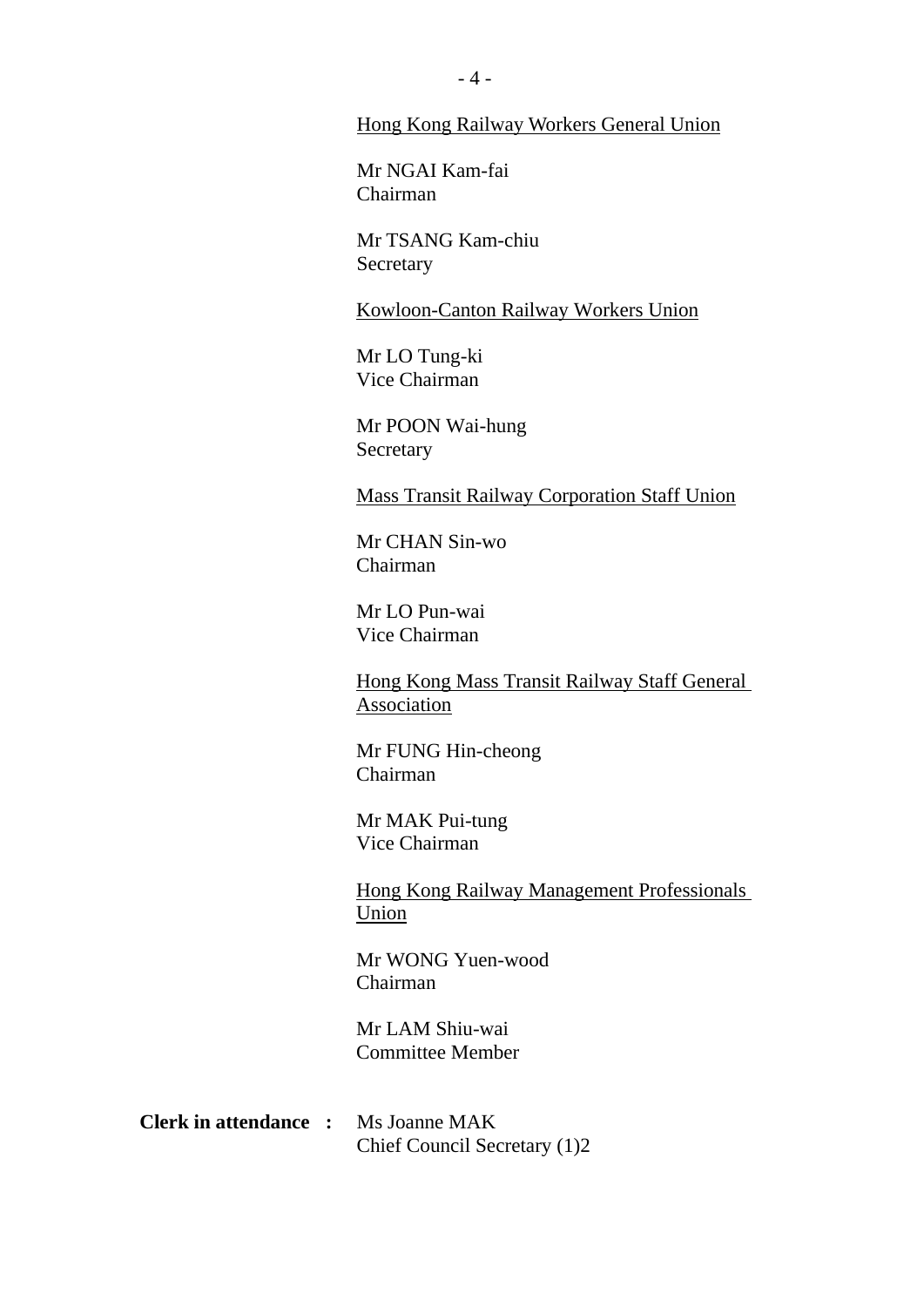| <b>Staff in attendance :</b> Ms Sarah YUEN |                               |
|--------------------------------------------|-------------------------------|
|                                            | Senior Council Secretary (1)6 |

Miss Winnie CHENG Legislative Assistant (1)5

#### Action

#### **I Information papers issued since last meeting**

| (LC) | Paper                 | No. - Submission complaining about the |
|------|-----------------------|----------------------------------------|
|      | $CB(1)1984/08-09(01)$ | service of the East Rail Line          |
| LC   | Paper                 | No. - Administration's paper<br>on     |
|      | $CB(1)1985/08-09(01)$ | 159TB – reconstruction of              |
|      |                       | footbridge near Hsin Kuang             |
|      |                       | Centre and extension of bus bays       |
|      |                       | at Lung Cheung Road)                   |
|      |                       |                                        |

Members noted the above papers issued after the last meeting.

#### **II Items for discussion at the next meeting**  (LC Paper CB(1)1982/08-09(01) No. - List of outstanding items for discussion LC Paper No.  $CB(1)1982/08-09(02)$  - List of follow-up actions)

2. Members agreed to discuss the following items at the next regular meeting on Friday, 17 July 2009, at 8:30 am –

(a) Legislative proposals to combat drink driving;

(b) Kowloon Southern Link progress update and fares; and

(c) Safety of taxi drivers and installation of safety devices in taxis.

3. As the Chairman would not be available to chair the next meeting on 17 July 2009, the Deputy Chairman agreed to chair the July meeting on behalf of the Chairman.

4. Members noted a letter tabled at the meeting from Mr IP Wai-ming to the Chairman. Mr IP expressed concern that the award of contracts for the management, operation and maintenance of Government tunnels to the lowest tenderer might affect the livelihood of the staff concerned and the management quality and safety of government tunnels, and proposed to discuss "Issues relating to contracts for the management, operation and maintenance of government tunnels" in September 2009. Members agreed. The issue of "Regulation of charging taxi fares according to meters" would also be included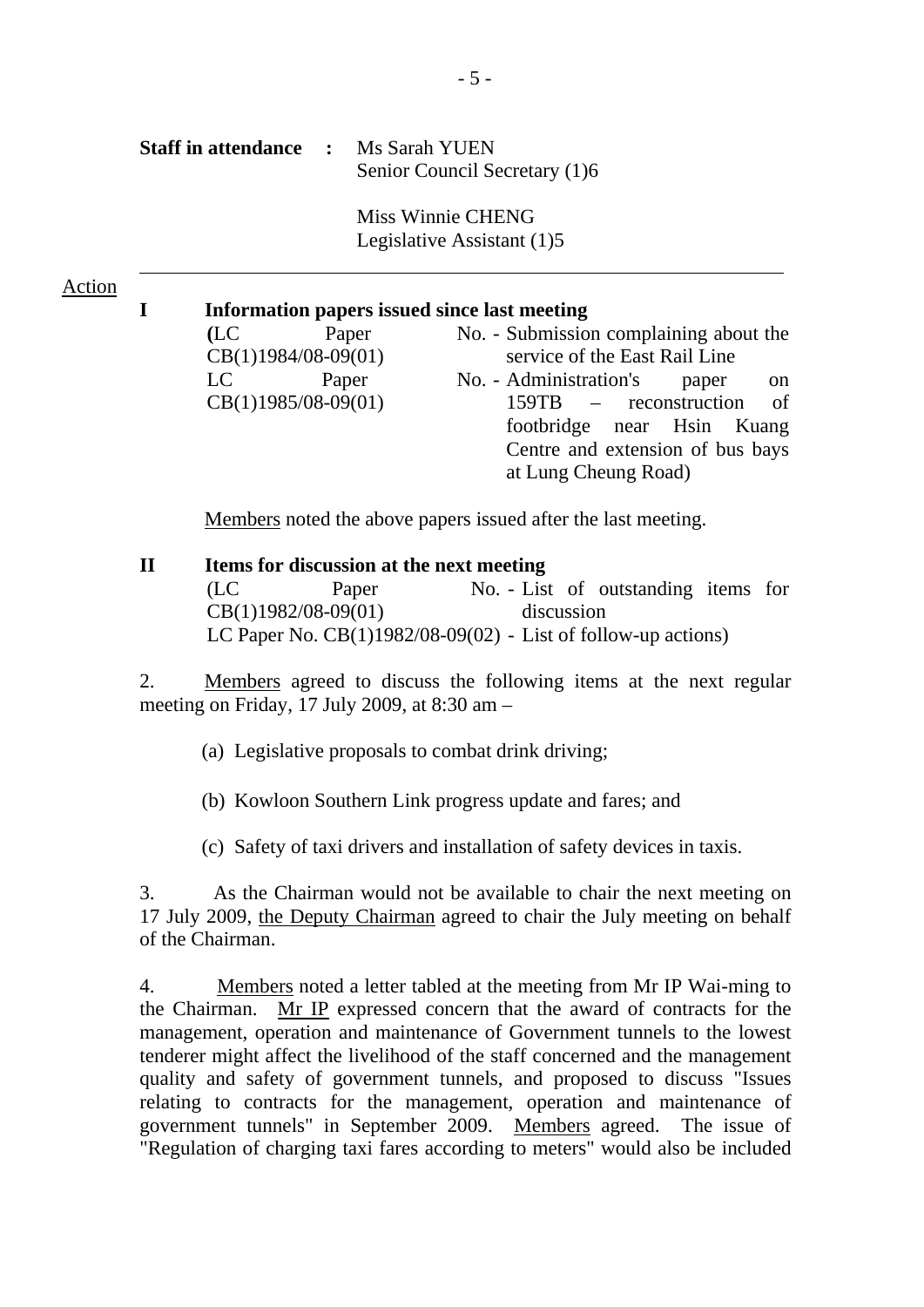for discussion at the special meeting and members of the taxi trade would be invited to give views.

*(Post-meeting note:* The special meeting was subsequently scheduled for 23 September 2009 at 10:45 am.)

| (LC | Paper |                       | No. - Administration's paper on MTR                                                                                                                                                                                                                                             |
|-----|-------|-----------------------|---------------------------------------------------------------------------------------------------------------------------------------------------------------------------------------------------------------------------------------------------------------------------------|
|     |       |                       | staff salary and benefits matters                                                                                                                                                                                                                                               |
|     |       |                       | after the Merger                                                                                                                                                                                                                                                                |
|     |       |                       |                                                                                                                                                                                                                                                                                 |
|     |       |                       | benefits matters after the Merger                                                                                                                                                                                                                                               |
|     |       |                       | from MTR Corporation Limited                                                                                                                                                                                                                                                    |
|     |       |                       |                                                                                                                                                                                                                                                                                 |
|     |       |                       | benefits matters after the merger                                                                                                                                                                                                                                               |
|     |       |                       | from MTR Corporation Ltd                                                                                                                                                                                                                                                        |
|     |       |                       | - Submission from a group of                                                                                                                                                                                                                                                    |
|     |       |                       | Light Rail train captains                                                                                                                                                                                                                                                       |
|     |       |                       | Extract from the report of the                                                                                                                                                                                                                                                  |
|     |       |                       | Bills Committee on Rail Merger                                                                                                                                                                                                                                                  |
|     |       |                       | Bill)                                                                                                                                                                                                                                                                           |
|     |       | $CB(1)1982/08-09(03)$ | Further discussion on changes made by MTRCL to staff welfare<br>LC Paper No. $CB(1)1982/08-09(04)$ - Paper on MTR staff salary and<br>LC Paper No. CB(1)1613/08-09(04) - Paper on MTR staff salary and<br>LC Paper No CB(1)1672/08-09(04)<br>LC Paper No. $CB(1)1672/08-09(06)$ |

Presentation of views by deputations

*Kowloon Canton Railway Operating Staff Association (LC Paper No. CB(1)1931/08-09(01))* 

5. Ms LAU Choi-hung, Chairman of the Association, quoted a case to explain the importance of experienced railway staff to railway operation, and how outsourcing of the core businesses of MTR Corporation Limited (MTRCL) could affect public safety.

*Hong Kong Railway Employees Union (the Employees Union) (LC Papers Nos. CB(1)691/08-09(01), CB(1)1672/08-09(03) and CB(1)2059/08-09(01))* 

6. Mr LAM Kwan-yui, Chairman of the Employees Union, briefed members on the salient points of the Employees Union's views as detailed in its latest submission (LC Paper No. CB(1)2059/08-09(01)). The Employees Union strongly urged the Administration to perform its monitoring role of ensuring MTRCL would provide its staff job protection and salary protection as committed in the context of the rail merger (the merger commitment), and highlighted examples of how MTRCL had been cutting various allowances and benefits of staff, increasing staff's working hours, and outsourcing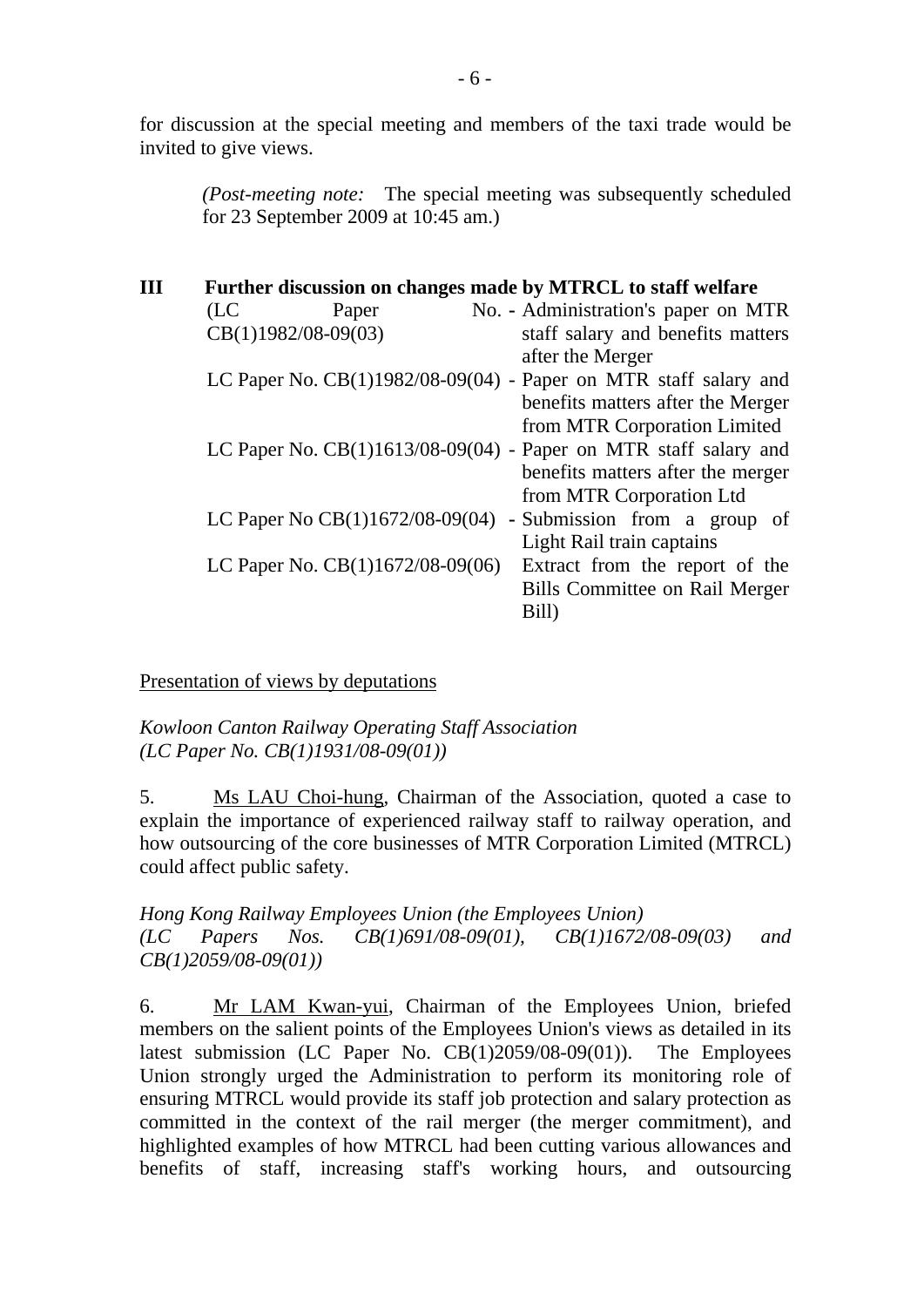works/services without consulting staff unions.

## *Hong Kong Railway Workers General Union (LC Papers Nos. CB(1)1672/08-09(05) and CB(1)2248/08-09(01))*

7. Mr NGAI Kam-fai, Chairman of the General Union, briefed members on the salient points of the General Union's views as detailed in its submissions. In gist, the General Union was concerned that despite the merger commitment, MTRCL had introduced various changes that had adversely affected its staff's job security and benefits. For example, outsourcing of its services and redeployment of its staff to posts which they had difficulty in adapting, abolition of the 30-minute paid meal break originally enjoyed by bus captains of pre-merger Kowloon-Canton Railway Corporation (KCRC). In the General Union's view, the Government should ensure that MTRCL would properly communicate with its staff before introducing such changes.

#### *Kowloon-Canton Railway Workers Union (LC Paper No. CB(1)2248/08-09(01))*

8. Mr LO Tung-ki, Vice Chairman of the Workers Union, briefed members on the salient points of the Workers Union's views as detailed in its joint submission with the Hong Kong Railway Workers General Union. The Workers Union urged the Administration to ensure that MTRCL would honour the merger commitment instead of introducing changes to staff benefits under various excuses, e.g. through the planned outsourcing of the ticket inspection service. The Workers Union was also concerned that when aligning various work-related arrangements, MTRCL always adopted the less favourable terms. For example, the downgrading of the originally supervisory Grade 7 of pre-merger KCRC staff to non-supervisory. In addition, communication between MTRCL and its staff was insufficient, and staff did not have the opportunity to express their views at staff briefings. Staff unions' notices were also subject to censorship before they could be posted on MTRCL's notice boards and onto the Intranet. Sometimes the notices might even be barred if MTRCL found them disagreeable.

#### *Mass Transit Railway Corporation Staff Union (LC Paper No. CB(1)1982/08-09(05))*

9. Mr LO Pun-wai, Vice Chairman of the Staff Union, briefed members on the salient points of the Staff Union's views as detailed in its submission. He expressed concern about the undesirable changes to staff benefits introduced under the pretext of consistency, and urged MTRCL to continue to liaise with The Coalition of Five Unions of MTRCL and KCRC (the Coalition) on plans to change staff benefits. Mr CHAN Sin-wo, Chairman of the Staff Union, highlighted the risks of outsourcing the core businesses of MTRCL, and stressed that the move should not be taken for cost-saving purposes because MTRCL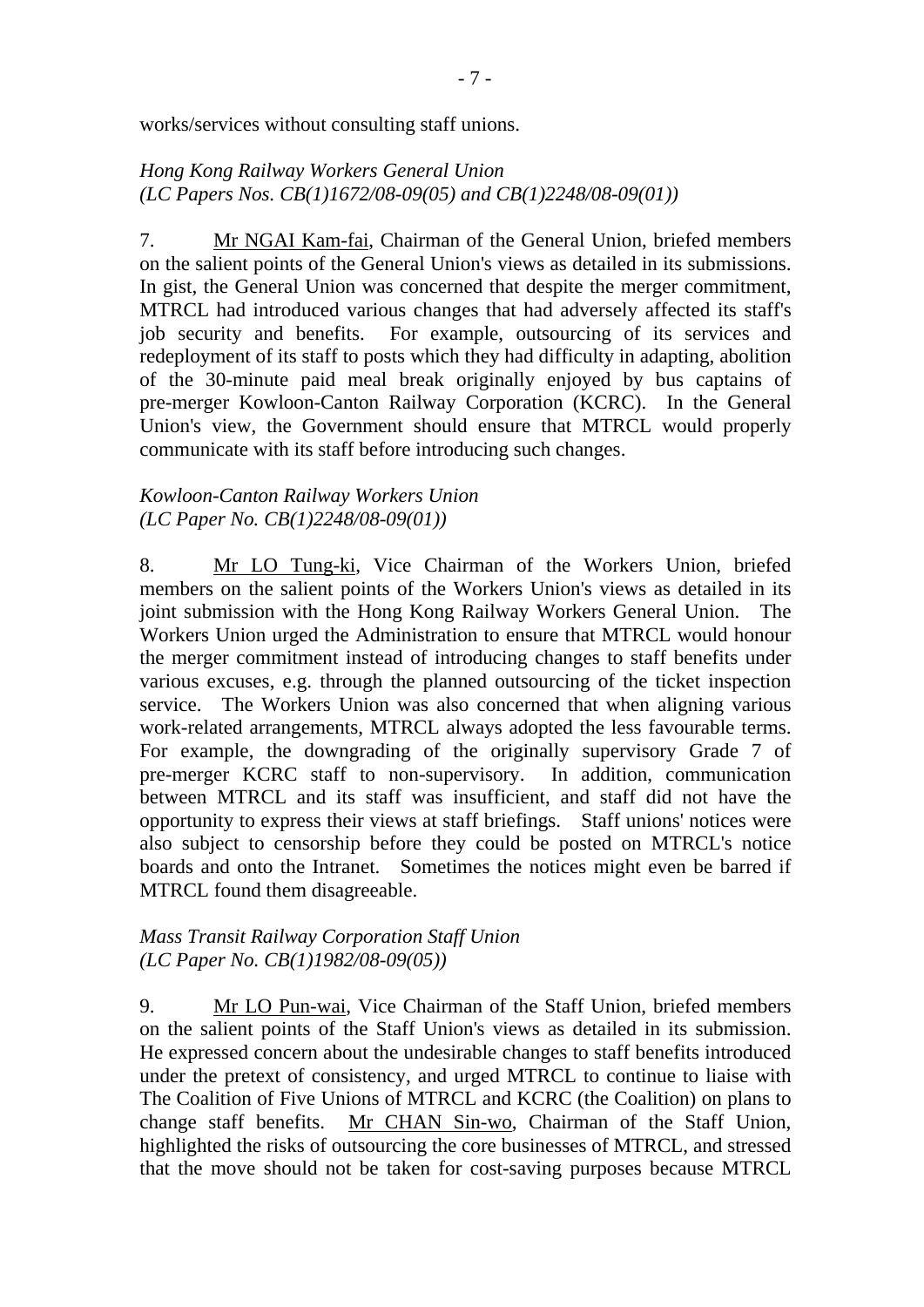was making profits. Stressing the importance of experienced staff to ensuring rail safety, he requested the Panel and the Administration to urge MTRCL to cease further outsourcing its services.

## *Hong Kong Mass Transit Railway Staff General Association (LC Paper No. CB(1)2042/08-09(01))*

10. Mr MAK Pui-tung, Vice Chairman of the General Association, referred members to the General Association's submission, and added that MTRCL's failure to respect staff unions' views and reluctance to communicate with them were the causes of the present conflicts between MTRCL and its staff. For example, changes to the conditions of eligibility for Black Rainstorm Allowance did not affect many MTRCL staff and could have been introduced smoothly if MTRCL had not unilaterally introduced the changes without consulting staff. Despite staff unions' repeated reminders, MTRCL had also failed to note that pre-merger KCRC staff would find it difficult to accept the abolition of benefits which they had long enjoyed in pre-merger days. MTRCL management's unilateral abolition of such benefits had seriously affected staff's faith in MTRCL's willingness to communicate. Mr MAK further expressed the General Association's concern about and objection to MTRCL's outsourcing of services without first achieving consensus with staff.

## *Hong Kong Railway Management Professionals Union (LC Paper No. CB(1)2042/08-09(02))*

11. Mr WONG Yuen-wood, Chairman of the Professionals Union, referred members to the Professionals Union's submission, and supplemented that neither did MTRCL respect staff unions nor was it genuinely willing to communicate with them despite the number of meetings it held with them. For example, although staff unions had repeatedly called for joint meetings with the MTRCL management to discuss their concern about outsourcing, MTRCL refused to meet with them collectively. He called on MTRCL to achieve a consensus with staff on matters related to outsourcing in consideration of its impacts on rail safety.

## Administration's initial response to deputations' views

12. In response to the deputations' views, the Under Secretary for Transport and Housing (USTH) said that it was the Administration's view that, overall speaking, MTRCL was able to honour the merger commitment. As to work-related arrangements such as roster, meal breaks and work-related allowances, disagreements between staff and MTRCL on how the arrangements should be aligned could be resolved through consultation and negotiation. The Administration had also requested MTRCL to maintain good communication with staff.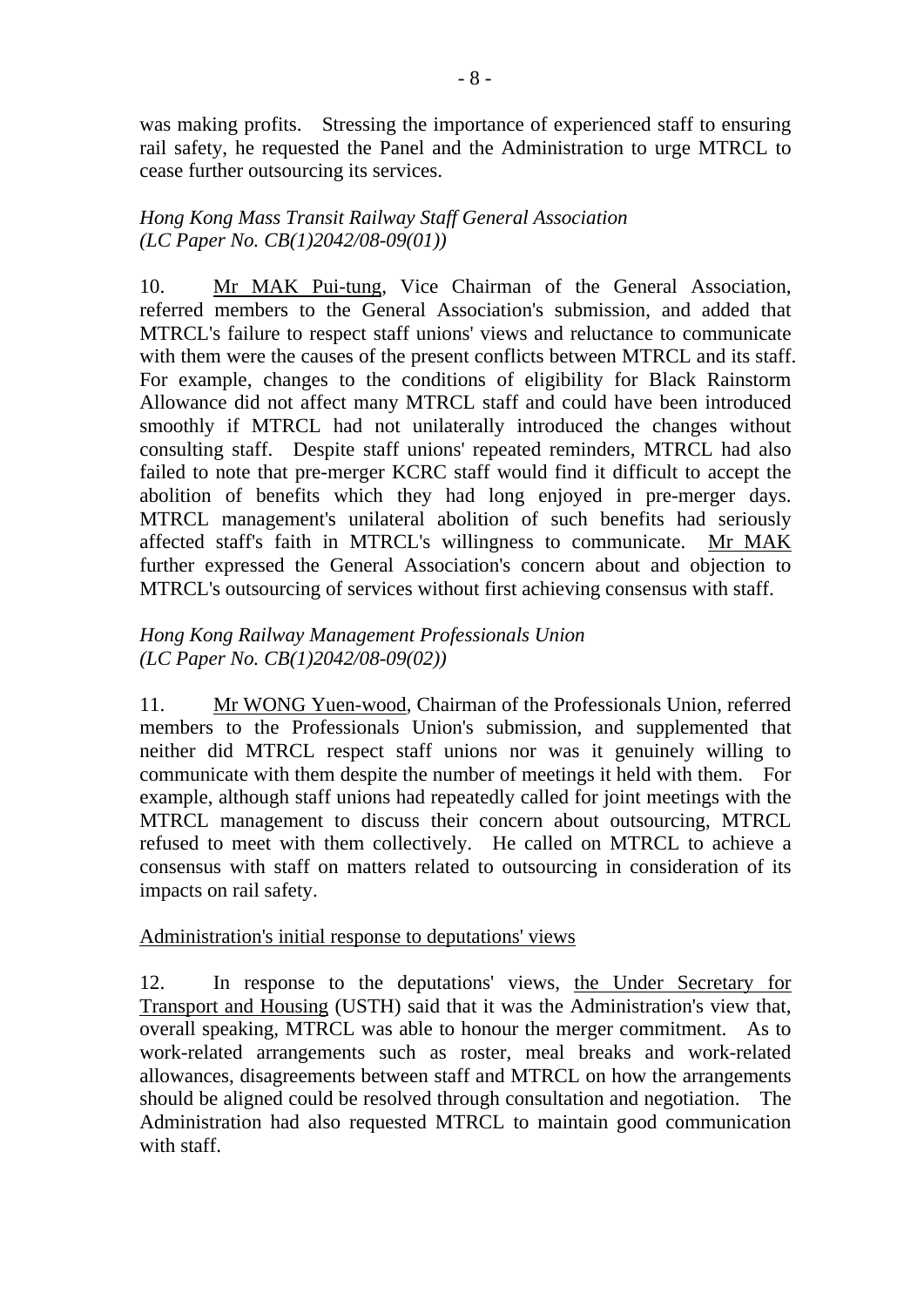13. Responding to the deputations' views, the Head of Operating, MTRCL (HO/MTRCL) briefed members on MTRCL's paper for this item and supplemented the following points –

- (a) MTRCL had already honoured the merger commitment and provided job security to frontline staff. A Voluntary Separation Scheme had also been introduced to offer staff more choice. MTRCL had also provided salary protection for all staff as undertaken in the context of the rail merger;
- (b) Apart from honouring the merger commitment, MTRCL had implemented a fare reduction package on Day One of the rail merger. Starting from 28 September 2008, student concessionary fares were further extended to pre-merger KCRC network for eligible students. Recently, MTRCL had also provided a Half Fare Promotion Scheme for certain categories of persons with disabilities; and
- (c) MTRCL had long been outsourcing certain works to maintain its competitiveness under the principle that no staff would thus be made redundant. If outsourcing led to redeployment of affected staff, training would be provided to help staff concerned adapt to the new postings.

14. The Personnel Manager, MTRCL (PM/MTRCL) added that since notices posted on MTRCL notice boards would be read by all staff and not only members of staff unions, it was necessary for MTRCL to set clear guidelines to ensure that these notices would not be inaccurate or defamatory, or affect MTRCL's normal operation. She further pointed out that MTRCL had in fact kept up good communication with staff. Decisions regarding matters of concern to staff were made after consulting them. In aligning work-related arrangements, MTRCL would also consult staff and make revisions in the light of staff's views as appropriate. As to the conversion of staff's weekly working hours from 39 hours a week to 42 hours per week, the staff concerned had in fact been given the right to choose between maintaining the working hours at 39 hours per week or converting to 42 hours per week.

## Discussion

## *Whether MTRCL could honour the merger commitment*

15. Mr WONG Kwok-hing expressed doubt on MTRCL's claim that it had honoured the merger commitment and highlighted its reduction of the amounts of Black Rainstorm Allowance and Lunar New Year Holiday Allowance for staff, and abolition of the 30-minute paid meal break originally enjoyed by bus captains of pre-merger KCRC. USTH responded that notwithstanding such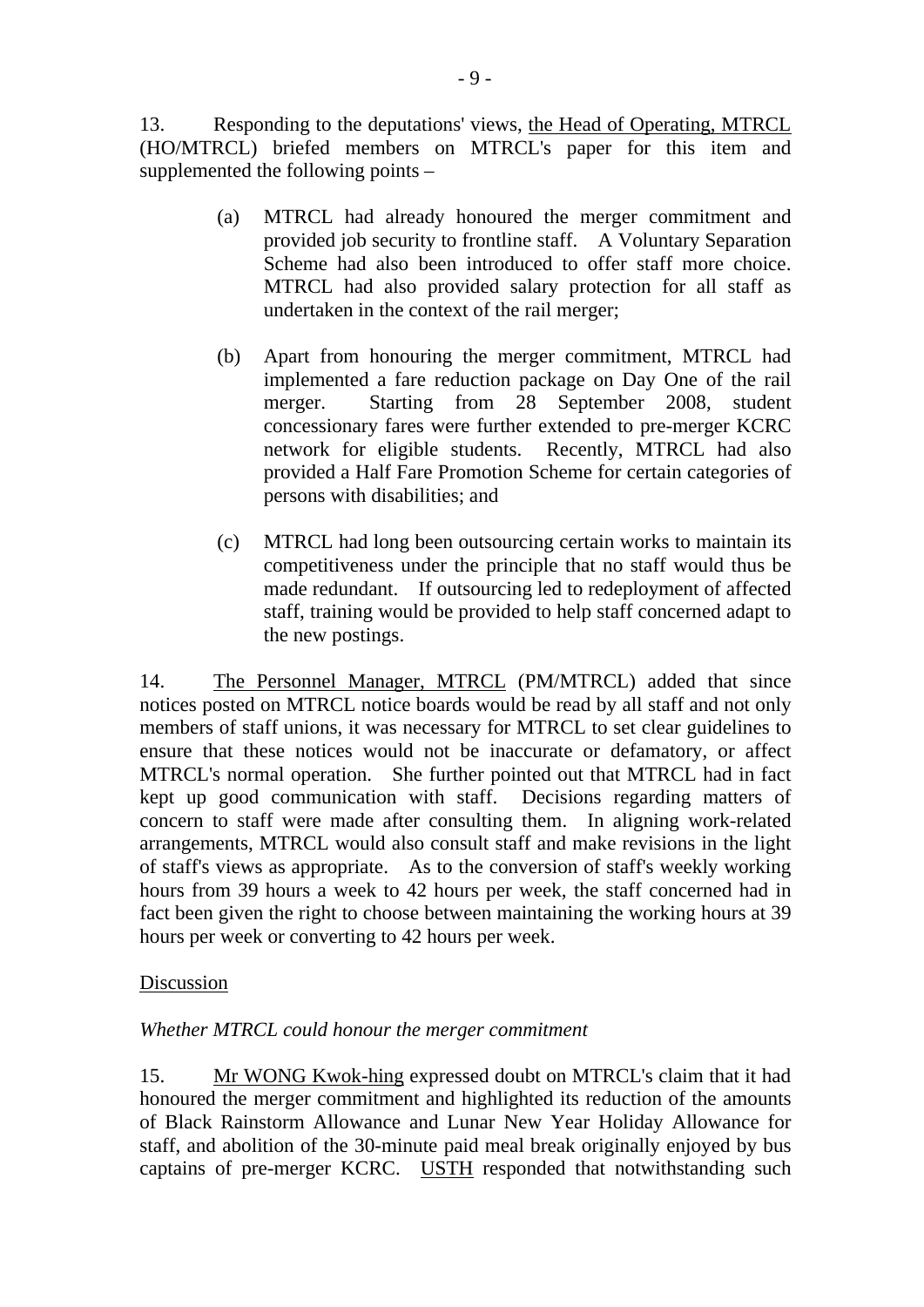differences in views between MTRCL and its staff regarding specific details of work-related arrangements, the Administration was satisfied that MTRCL had honoured the merger commitment, and did not consider it appropriate to intervene in the detailed arrangement since MTRCL had full autonomy in handling its staff matters. The Administration had urged MTRCL to resolve the differences with its staff through negotiation via the established communication channels.

16. Ms LI Fung-ying opined that as the deputations' submissions had shown, MTRCL's claim that it had honoured the merger commitment was a lie. She expressed strong dissatisfaction that the Administration allowed MTRCL to gradually cut its staff's benefits. Instead of merely urging MTRCL and its staff to resolve their differences through negotiation, the Administration should actively follow up to ensure that the two sides could really properly discuss and reach consensus.

17. USTH responded that staff unions' concerns were mainly about work-related arrangements and allowances. While the Administration understood their concerns, it considered that the Government's focus should be whether MTRCL could provide effective public transport services and honour the merger commitment. As the Administration was satisfied that MTRCL had basically honoured the merger commitment, MTRCL should be allowed to sort out its differences with its staff on details of work-related arrangements and allowances through negotiation. The Administration had therefore only urged MTRCL to continue to properly communicate with its staff in this regard to bring about improvements.

18. Ms LI Fung-Ying, however, pointed out that some of the cases highlighted in staff unions' submissions involved not minor changes, e.g. the downgrading of the originally supervisory Grade 7 of pre-merger KCRC staff to non-supervisory, the conversion of staff's weekly working hours from 39 to 42 hours per week, etc. She urged the Administration to provide a written response to the deputations' submissions.

19. Mr WONG Sing-chi cautioned that the cases highlighted by the deputations at this meeting all amounted to changes to staff benefits and hence might constitute staff exploitation. Such examples included the conversion of staff's weekly working hours from 39 hours per week to 42 hours per week, abolition of the 30-minute paid meal break, etc. USTH responded that considering the need to align two different work systems under the rail merger, changes were inevitable and while such could be introduced for the better or for the worse, on the whole the various work-related arrangements after the rail merger were comparable to the arrangements before the rail merger. He further confirmed that those pre-merger KCRC staff whose weekly working hours had been converted from 39 to 42 hours per week had in fact been allowed to choose between maintaining the working hours at 39 hours per

Admin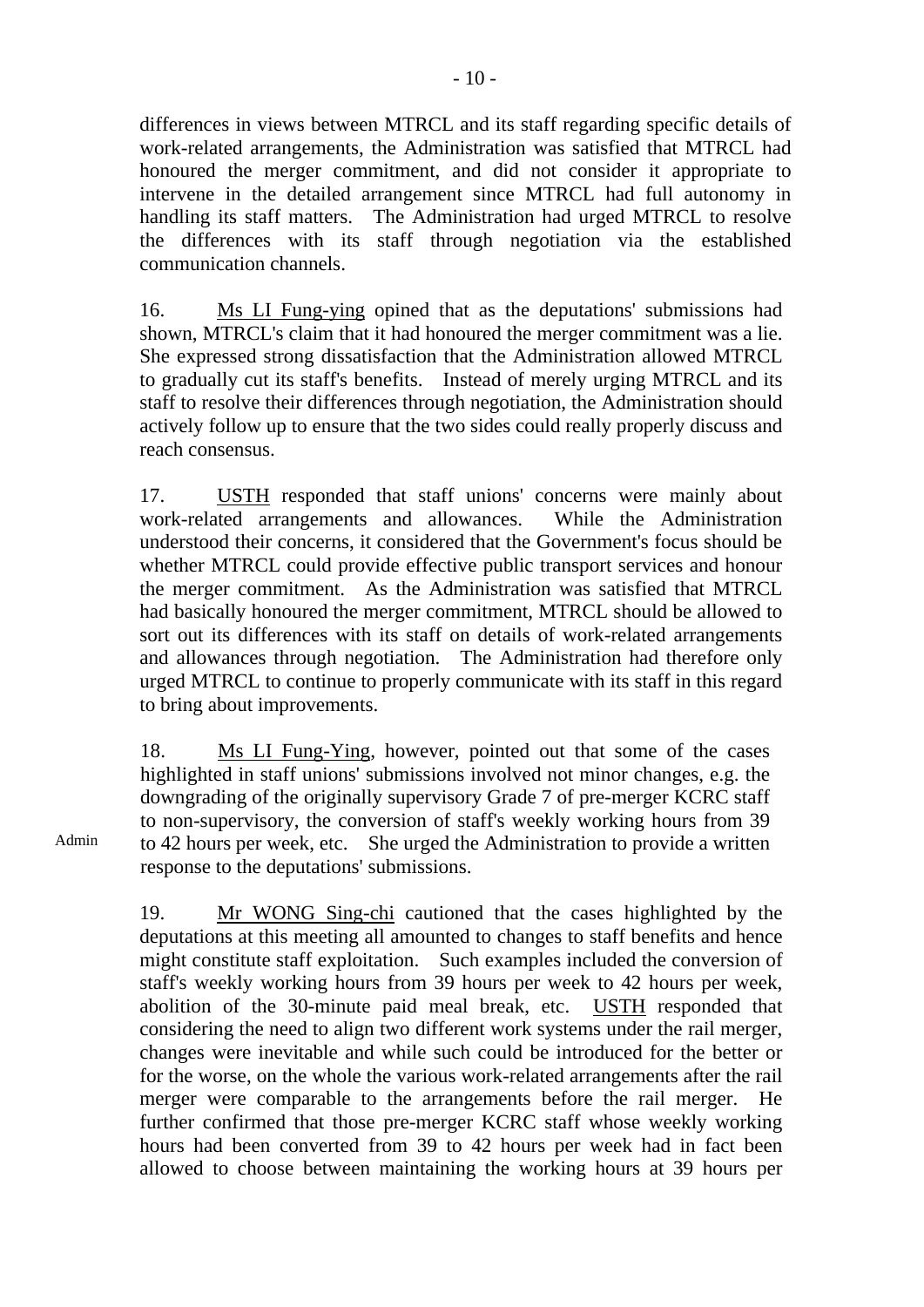week or converting to 42 hours per week.

20. Ms LAU Choi-hung, however, added that staff who chose to retain their original working hours at 39 hours per week would be discriminated against in performance appraisals. She also pointed out that the Administration should take note of the fact that some of the concerns of MTRCL staff were related to public safety, such as the consequence of outsourcing of works.

21. Mr IP Wai-ming opined that if the changes MTRCL introduced when aligning work-related arrangements had really been improvements, its staff unions would not have had so many grievances. He considered it disappointing that the Administration openly supported MTRCL's making changes to its staff benefits. Pointing out that the rail merger had been effected as a result of the merger commitment, Mr IP urged the Administration to ensure MTRCL could really honour the merger commitment. If not, members would find it difficult to support any proposal related to MTRCL in future.

22. USTH pointed out that changes to the Dead Early/Dead Late Allowance and the Lunar New Year Holiday Allowance were examples of changes made to align with the better arrangements of pre-merger KCRC. Ms LAU Choi-hung, however, pointed out that not all staff could benefit from the above allowances. Mr LEUNG Chi-kong added that the monthly salaries of Light Rail train captains had been cut by \$3,000 to \$6,000 after the rail merger.

23. Mr Abraham SHEK declared interests as an independent non-executive director of MTRCL. He expressed appreciation for staff's professional service, which had helped to place MTRCL in the front rank of railway operators where rail safety was concerned. He undertook to convey the views expressed by the staff unions and members at this meeting to the MTRCL board, and explained that MTRCL had in fact honoured the merger commitment. He considered that staff's concerns over changes made to work-related arrangements should be resolved through negotiation.

*Views and concerns about communication within MTRCL* 

24. Mr WONG Kwok-hing strongly criticized MTRCL and the Administration for failing to keep up communication with staff unions. He said that he had urged MTRCL and the Administration to liaise with the Employees Union soon after he had received its letter dated 13 November 2008 complaining about changes made by MTRCL to staff benefits (LC Paper No.  $CB(1)691/08-09(01)$ . However, no action had been taken by the Administration and MTRCL to seriously address such complaints. He also criticized the Administration and MTRCL for failing to keep up communication with the Coalition, which was highly representative and was a useful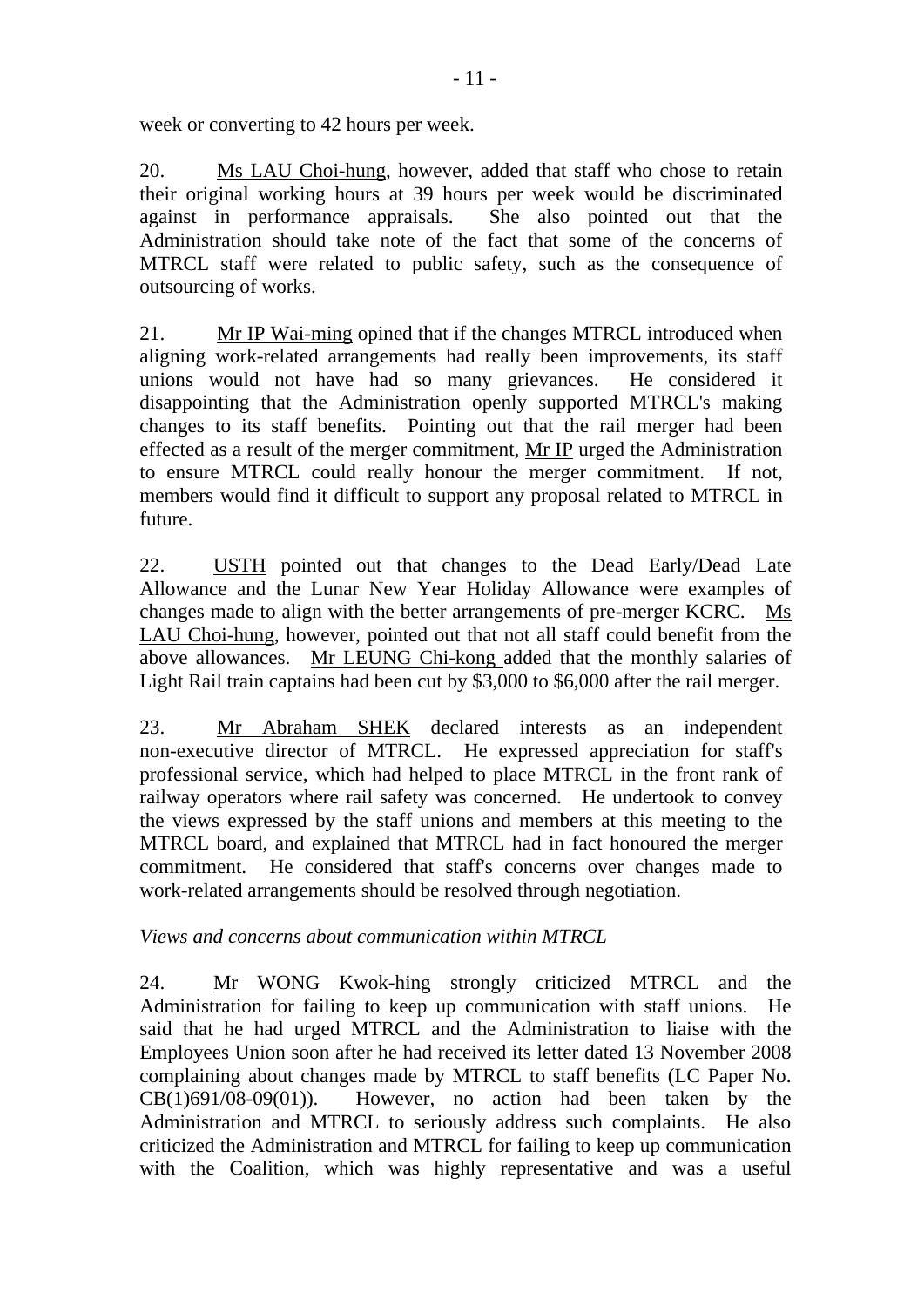25. USTH responded that the Administration had relayed the concerns of the Employees Union to MTRCL. Mr WONG Kwok-hing, however, opined that the Administration should ensure that MTRCL would positively respond to staff unions' concerns and meet with them. PM/MTRCL responded that there were established communication channels with staff unions in MTRCL. Apart from annual regular meetings with individual staff unions, MTRCL met with staff unions collectively on such issues as grade structure review, appraisal system, pay adjustment, work-related allowances etc. She added that where necessary, additional communication sessions with staff unions would be arranged.

26. Mr Jeffrey LAM opined that while it was understandable that changes had to be introduced to align the two pre-merger railway corporations' employment terms and benefits after the merger to achieve consistency, it was important that in so doing MTRCL should maintain adequate communication with staff. He urged MTRCL to carefully listen to staff's views and address their concerns.

27. Ms LI Fung-ying questioned why notices of staff unions should be subject to censorship. She said that MTRCL needed not do so as it could take legal actions if it considered their notices defamatory. She considered that such arrangement of MTRCL might also constitute discrimination against staff unions. PM/MTRCL responded that MTRCL only wanted to ensure that all notices posted on its notice boards complied with certain basic principles, namely, that they should be accurate and not defamatory, and that they should not affect company operation. Ms LI remained of the view that censorship of notices would greatly affect staff unions' communication with their members and their operation. Mr CHAN Sin-wo and Mr LAM Kwan-yui pointed out that notices that had been barred included the notice urging members to join the march on 1 May organized by the Hong Kong Confederation of Trade Unions and that asking staff to attend this meeting to support the staff unions.

28. Mr WONG Sing-chi also expressed concern that censorship of notices of staff unions might constitute discrimination against trade unions. He warned that MTRCL's relationship with staff and in turn railway operation would suffer because of this, and urged the Administration to proactively address the issue. Mr LEE Cheuk-yan echoed Mr WONG's views, and stated that the Hong Kong Confederation of Trade Unions was opposed to the rail merger and had long foreseen that it would culminate in the present scenario. *Concerns about outsourcing*

29. Mr Jeffrey LAM enquired how job security of MTRCL's staff, service quality and rail safety could be ensured notwithstanding outsourcing of MTRCL's services. USTH responded that when MTRCL outsourced its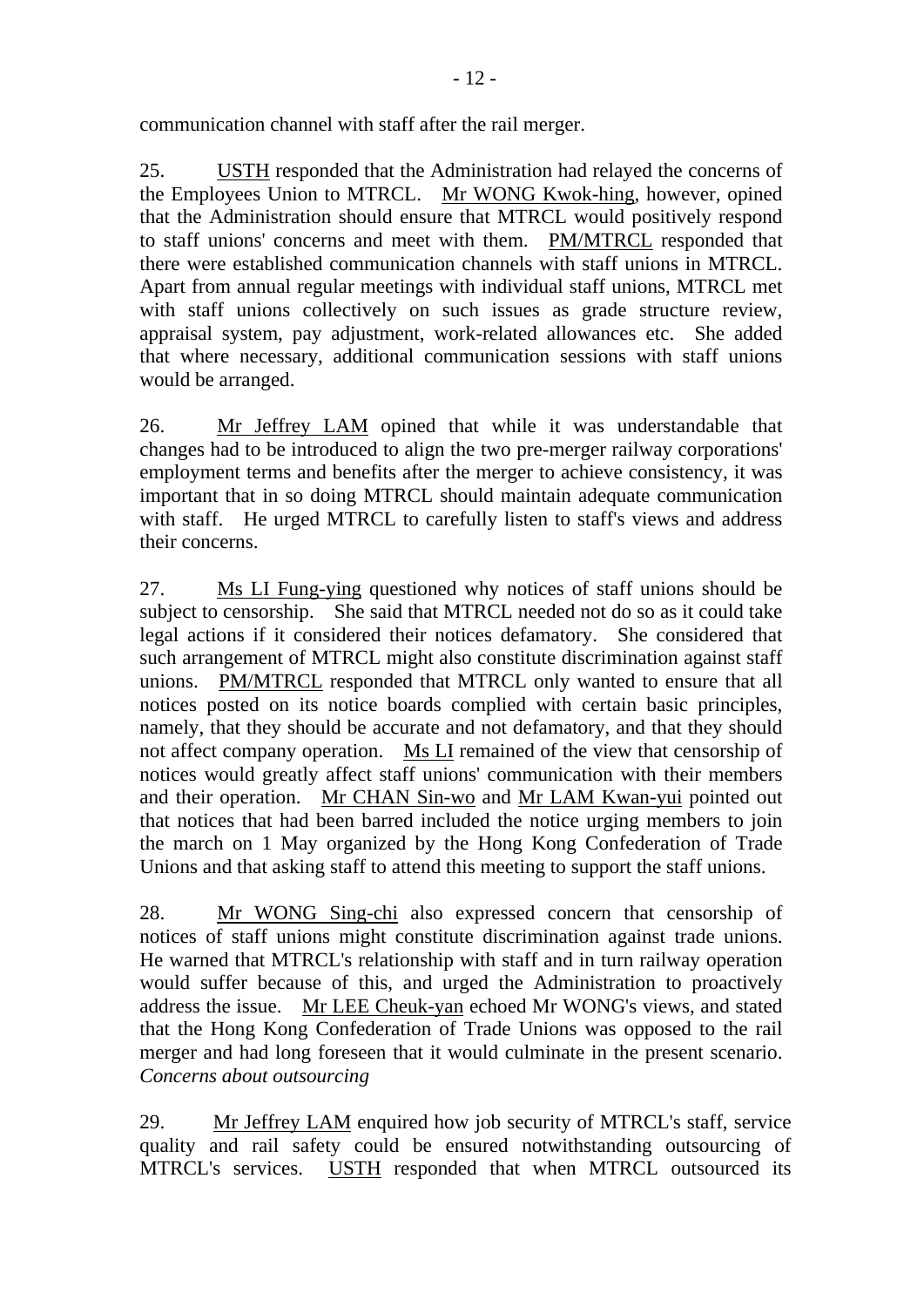services, it would be required to prove that the move would not affect rail safety and service reliability. According to the Transport Department (TD), no such adverse effects had been observed. HO/MTRCL added that outsourcing was conducted to achieve cost-effectiveness. In deciding to conduct outsourcing, MTRCL would give regard to operational safety, service quality and impacts on staff, and the staff of contractors were also subject to high performance requirements. A stringent monitoring system was in place to ensure the performance of contractors, and MTRCL would regularly meet with them to follow up any problems that might arise.

30. As to outsourcing's impacts on staff, HO/MTRCL explained that MTRCL had undertaken to ensure that staff would not be made redundant as a result of outsourcing, and would regularly communicate with staff on outsourcing plans. Mr WONG Yuen-wood and Mr LAM Kwan-yui, however, pointed out that MTRCL had rejected requests from the staff unions they represented for a meeting to discuss outsourcing. Mr Jeffrey LAM urged MTRCL to make prompt improvements in communication with staff.

31. Mr LEE Cheuk-yan considered that outsourcing would affect service quality and rail safety on grounds that MTRCL's contractors would be more concerned about minimizing costs in order to secure service contracts by quoting low prices. Moreover, their staff might not be as adequately trained or experienced as MTRCL's own staff because of the former's high turnover as a result of lower wages. To maintain rail safety, he urged the Government to ensure that MTRCL would stop all outsourcing activities. He suggested that the Panel should continue to discuss this agenda item every month before the above undertaking was given.

32. USTH responded that outsourcing customer service centres at railway stations was not expected to impact on rail safety. Mr LEE Cheuk-yan, however, pointed out that when there were accidents at railway stations, all station staff, including those at customer service centres, would need to respond quickly to handle the incidents. Staff of contractors who had not received training in this regard would not be able to help. He also expressed concern that MTRCL had even contracted out the maintenance works of the Tseung Kwan O (TKO) Line. USTH responded that to ensure service quality, adequate training would also be provided to staff of contractors. As to the maintenance works of the TKO Line, the Administration was satisfied that the service quality was comparable to that of the maintenance works conducted by MTRCL staff. Mr LEE pointed out that as reported in the media, some electrical wiring had been stolen from the MTR tracks for the tunnel connecting Tung Chung and Sunny Bay Stations of the Tung Chung Line, and some MTRCL staff had claimed that this might have been caused by security loopholes arising from outsourcing. Ms LAU Choi-hung added that the Kwun Tong Line service disruption in December 2008 was caused by blunders committed in the course of outsourced maintenance activities of MTRCL.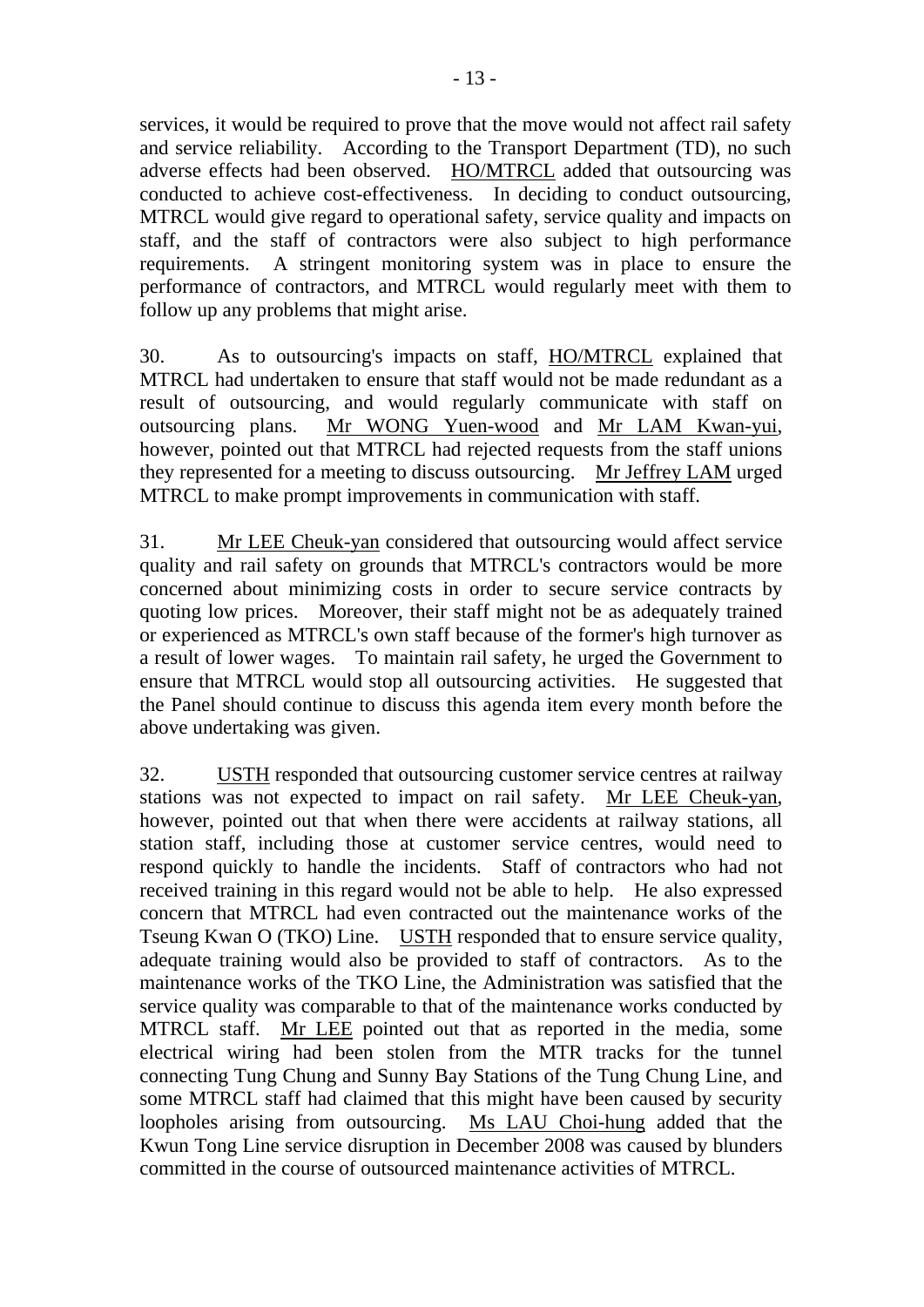33. Noting the grave discontent of the deputations and the cases they highlighted, the Deputy Chairman opined that such lack of trust between MTRCL and its staff might affect rail safety and hence public interests. To avoid this, he considered it necessary to further discuss this item to effectively address the various concerns of the staff unions such as reduced benefits, extended working hours and increased outsourcing. He also considered it necessary to invite the Secretary for Transport and Housing (STH) and the Chief Executive Officer of MTRCL to attend the relevant meeting. Mr Albert CHAN expressed support for the suggestion.

34. Mr Albert CHAN opined that the rail merger had resulted in monopoly for MTRCL. The Administration, on the other hand, seemed to be oblivious to the problems highlighted by the deputations, in particular MTRCL's suppression of trade union activities. To ensure rail safety, he considered it necessary for the Administration to directly intervene to tackle problems highlighted by the deputations, such as outsourcing of services to the detriment of staff's job security and rail safety, and uncontrolled salary increase of MTRCL's senior management while cutting junior staff's salaries.

35. USTH drew members' attention to MTRCL's good track record in service quality and rail safety. The Administration considered that staff's concerns about job protection and salary protection raised during the rail merger had been addressed by MTRCL, which had taken actions to honour the merger commitment. He considered that staff's concerns on certain aspects of work-related arrangements should be resolved through communication between MTRCL and its staff. As to the salary of MTRCL's management, it was set in accordance with the established mechanism.

36. Mr WONG Kwok-hing moved the following motion which was seconded by Ms LI Fung-ying and Mr WONG Sing-chi –

> "強烈讉責政府未能嚴格監督港鐵履行合併時的承諾和港 鐵歧視職工會的錯誤做法,促請本委員會把港鐵七間工會 指控港鐵違反的事項歸納起來在本委員會逐一列出跟 進,以履行立法會監督合併後落實對員工的保障;並要求 鄭汝樺局長和港鐵行政總裁周松崗出席上述跟進的會 議。"

## (Translation)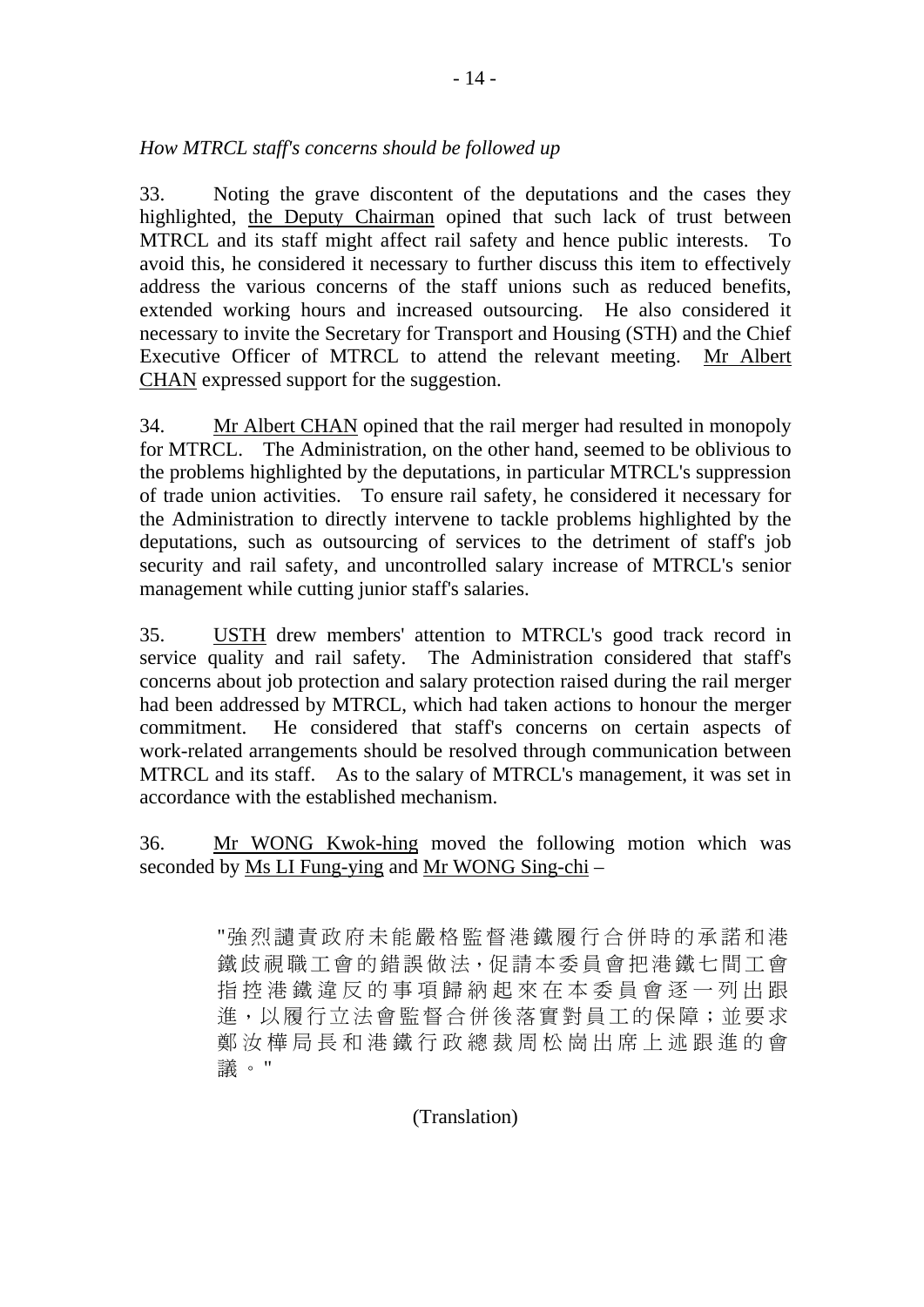"That this Panel strongly condemns the Government for its failure to strictly monitor the fulfillment by MTRCL of the undertakings it made at the merger and MTRCL's wrongful discrimination against its staff unions; urges this Panel to summarize the allegations made by MTRCL's seven staff unions of MTRCL's breach of the undertakings and follow them up one by one, so as to perform the Legislative Council's role in monitoring how protection for staff is ensured after the merger; and requests the attendance of Ms Eva CHENG, the Secretary for Transport and Housing, and Mr C.K. CHOW, the Chief Executive Officer of MTRCL, at the meeting(s) to be held to follow up the above-mentioned matters."

37. The Chairman put the motion to vote. Six members voted in favour of the motion, and no member voted against it. The Chairman declared that the motion was passed.

Clerk 38. Mr WONG Kwok-hing requested the LegCo Secretariat to summarize the deputations' allegations in tabular form to facilitate follow-up discussion. Mr Albert CHAN further proposed that staff's concerns about outsourcing should be followed up first.

| IV | Review of the results from random breath testing |                                              |
|----|--------------------------------------------------|----------------------------------------------|
|    | (LC Paper No.                                    | - Administration's<br>paper<br><sub>on</sub> |
|    | $CB(1)1982/08-09(06)$                            | review of the results from                   |
|    |                                                  | random breath testing                        |
|    | LC Paper No. CB(1)1982/08-09(07)                 | Extract from the report of the               |
|    |                                                  | <b>Bills Committee on Road Traffic</b>       |
|    |                                                  | Legislation (Amendment) Bill                 |
|    |                                                  | 2008)                                        |

39. STH briefed members on the results of the random breath test (RBT) procedures conducted by the Police to combat drink driving and the way forward. Members noted that between February and May 2009, drink driving cases decreased by 37% and traffic accidents involving drink driving decreased by 65% compared with the same period in 2008. Members in general were satisfied that the RBT legislation and procedures had created a deterrent effect.

40. The Deputy Chairman expressed concern about the legislative proposals to further combat drink driving which the Administration would submit to the Panel for consultation in July 2009. He asked whether these would include a proposal to introduce a scale of penalties according to different levels of blood alcohol concentration (BAC). He considered that the sentence of disqualification which the court presently handed down was often not long enough to achieve sufficient deterrent effect. He opined that people who were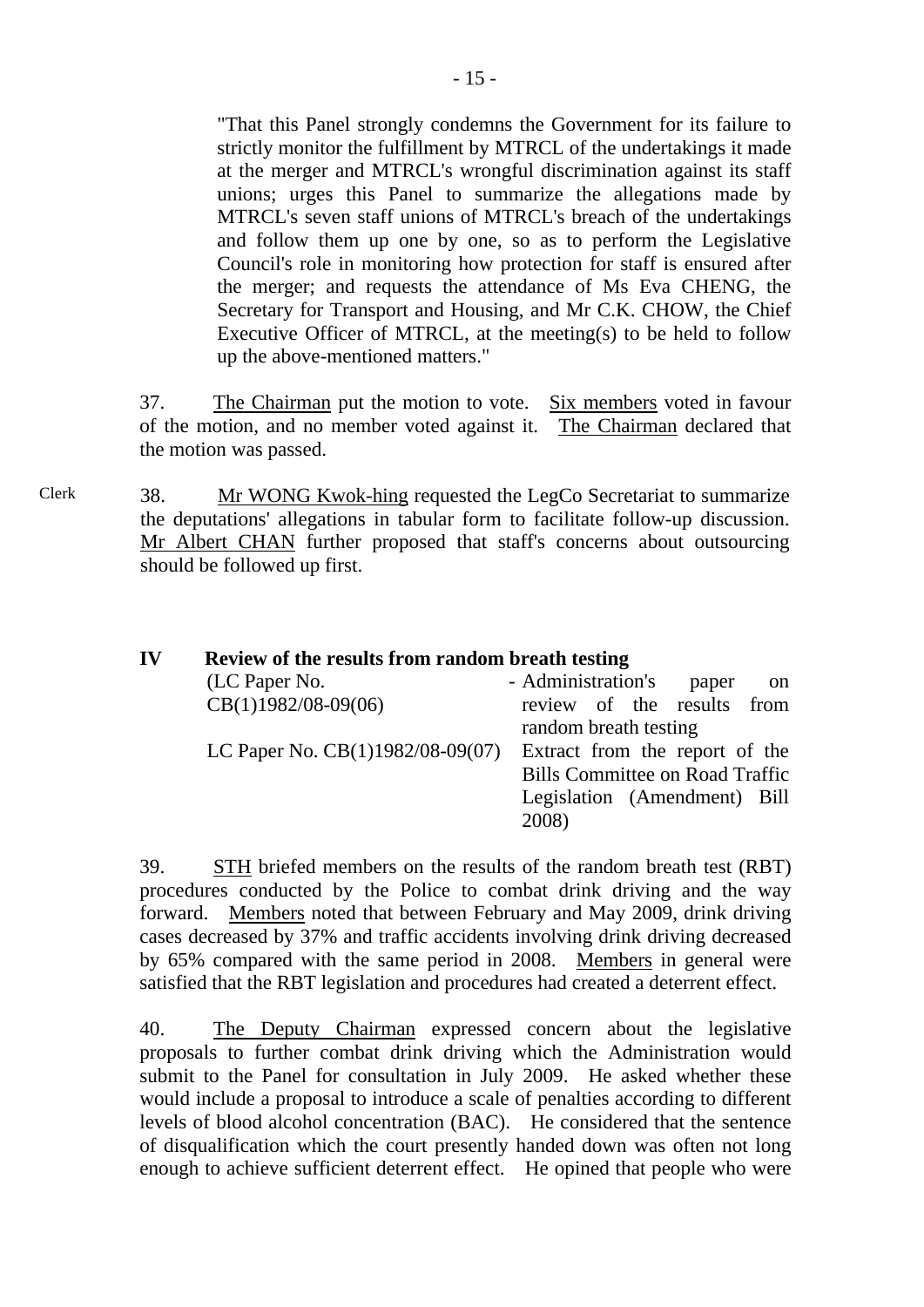heavily drunk but still chose to drive should be subject to much higher penalties. He also enquired whether a new offence of dangerous driving causing grievous bodily harm would be introduced. Mr LEE Wing-tat expressed support for the need to introduce a scale of penalties according to different BAC levels.

41. STH responded that after studying overseas drink driving legislation, the Administration was considering to bring in 'aggravating factors' such as drink driving to all dangerous driving cases. She pointed out that in establishing a balanced and effective regulatory mechanism, penalties and education were equally important.

42. Ms LI Fung-ying asked whether enforcement statistics showed that drink driving was more common during festive seasons. The Chief Superintendent of Police (Traffic) (CSP(T)) replied that it was common during festive seasons and weekends. Territory-wide RBT operations (code named "Quick Chaser") were conducted during these periods while operations on a smaller scale were conducted on ordinary days. However, whether during festive seasons or not, drink driving occurred more between midnight and 0500 hours.

43. Ms LI Fung-ying enquired about the seriousness of drink driving among drivers of taxis and public light buses (PLBs) as gathered from the relevant enforcement figures. CSP(T) responded that no drink driving cases involving professional drivers on duty had been identified through RBTs. The Administration was nonetheless mindful that they were only conducting RBTs on a small portion of drivers and would continue to remind drivers, in particular professional drivers, not to drink before driving.

44. Mr Albert CHAN considered that the impact of disqualification on the livelihood of professional drivers and their families would be more serious than the impact of imposing the same penalty on people of other occupations and the rich. He opined that the imposition of disqualification penalties on professional drivers might have the effect of double penalty and discrimination in respect of occupation. He suggested that the Administration should consider introducing other penalties for professional drivers, such as fines or requiring them to receive alcohol treatment service on a mandatory basis.

45. STH responded that granting exemptions from disqualification for professional drivers could not be justified. Moreover, according to the enforcement statistics, most professional drivers had strictly observed the principle of not driving after drinking. The proportion of private cars involved in drink driving cases was the highest, taking up about 80% of the cases in 2009 so far. Meanwhile, as evidenced by the decrease in drink driving cases by 37% and traffic accidents involving drink driving by 65% between February and May 2009 compared with the same period in 2008, RBTs could effectively discourage drivers from drink driving. She added that when handing down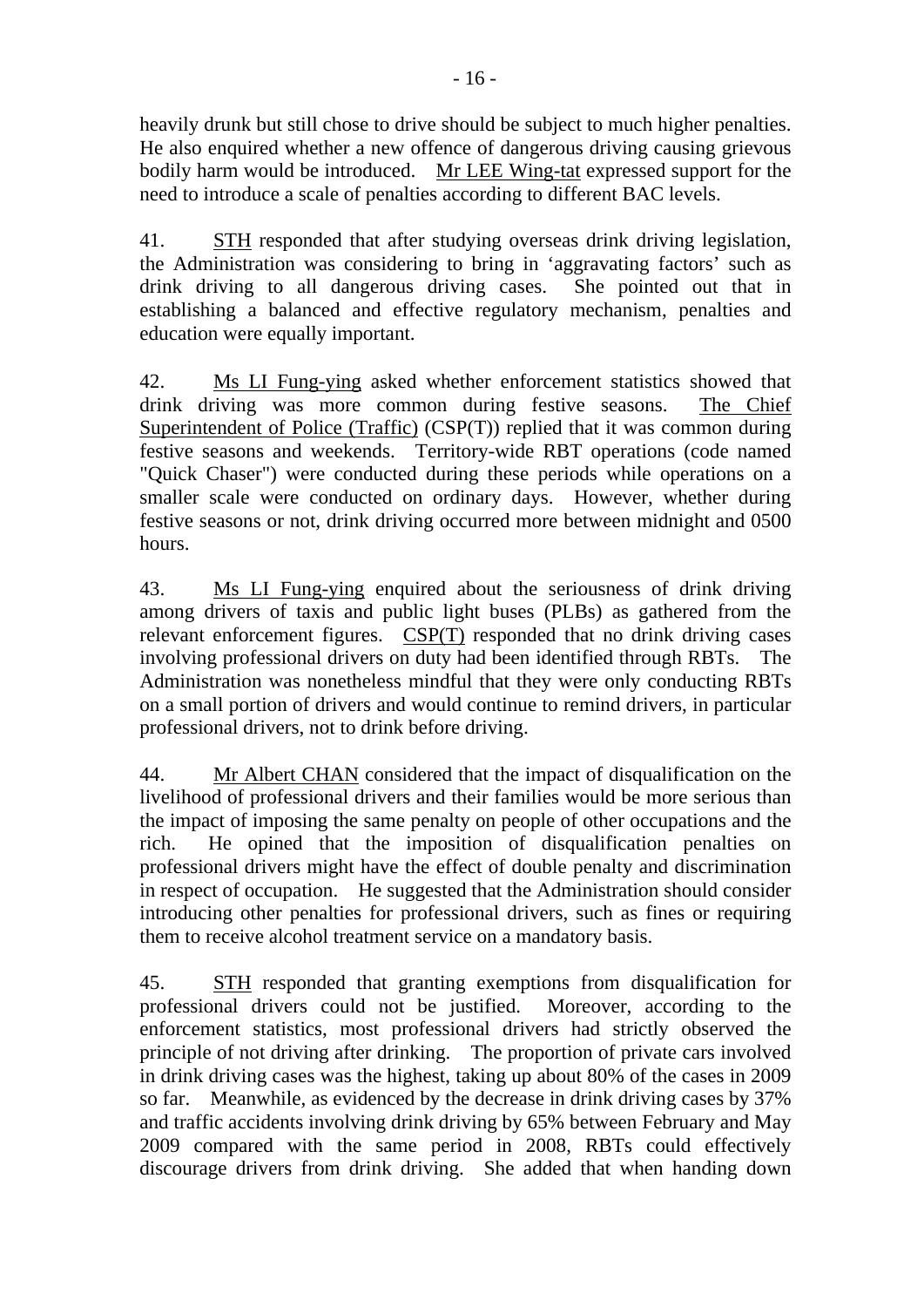sentences, it was noted that the court would also consider the specific circumstances of individual cases, including the impact of the sentences on the livelihood of a professional driver.

46. Mr Albert CHAN was, however, concerned that as more RBTs were conducted, the number of professional drivers involved in drink driving might increase. As such, from a humanitarian point of view, there might be a need to provide more sentencing alternatives to the court to avoid indirectly penalizing professional drivers' families.

47. Mr LEE Wing-tat quoted a recently concluded court case of dangerous driving causing death that occurred in Sai Kung, where the sentence had been widely criticized as being too light. He opined that in many cases sentences handed down by the court did not have sufficient deterrent effect. In particular, the sentence of life disqualification had never been handed down. He considered that there might be a need for the relevant legislative proposals to introduce heavier penalties to achieve greater deterrent effect.

48. While agreeing to consider Mr LEE Wing-tat's views, STH explained that the quoted Sai Kung case happened before the Road Traffic Legislation (Amendment) Bill 2008 was enacted to raise the penalties for the offence of dangerous driving causing death. The judge adopted the then statutory maximum penalty as a starting point when meting out the sentence. She reiterated that the legislative proposals would be fair, appropriate and reasonable though effective, and the Administration would make sustained efforts in enforcement and public education to combat drink driving.

49. The Deputy Chairman urged the Administration to respond at the July meeting to the view about the undesirability of simultaneous implementation of the imprisonment and disqualification terms in the Sai Kung case, as the driver concerned might be able to drive again immediately after serving his imprisonment term. He considered it necessary for the Administration to introduce legislative amendments to prohibit the above arrangement, so as to ensure that disqualification would be meaningfully observed to prevent drivers who were more likely to cause potential danger to the public from driving for a prolonged period. STH undertook that the Administration would further study the practices in this regard in other common law jurisdictions.

# **V Recent fatal traffic accident in Mong Kok and safety of public light buses**

| (LC Paper No. $CB(1)1982/08-09(08)$ ) |      | - Administration's paper on   |     |
|---------------------------------------|------|-------------------------------|-----|
|                                       |      | report on traffic accident on |     |
|                                       |      | Mong Kok Road on 12 June      |     |
|                                       | 2009 |                               |     |
| LC Paper No. CB(1)1982/08-09(09)      |      | - Press cuttings on           | the |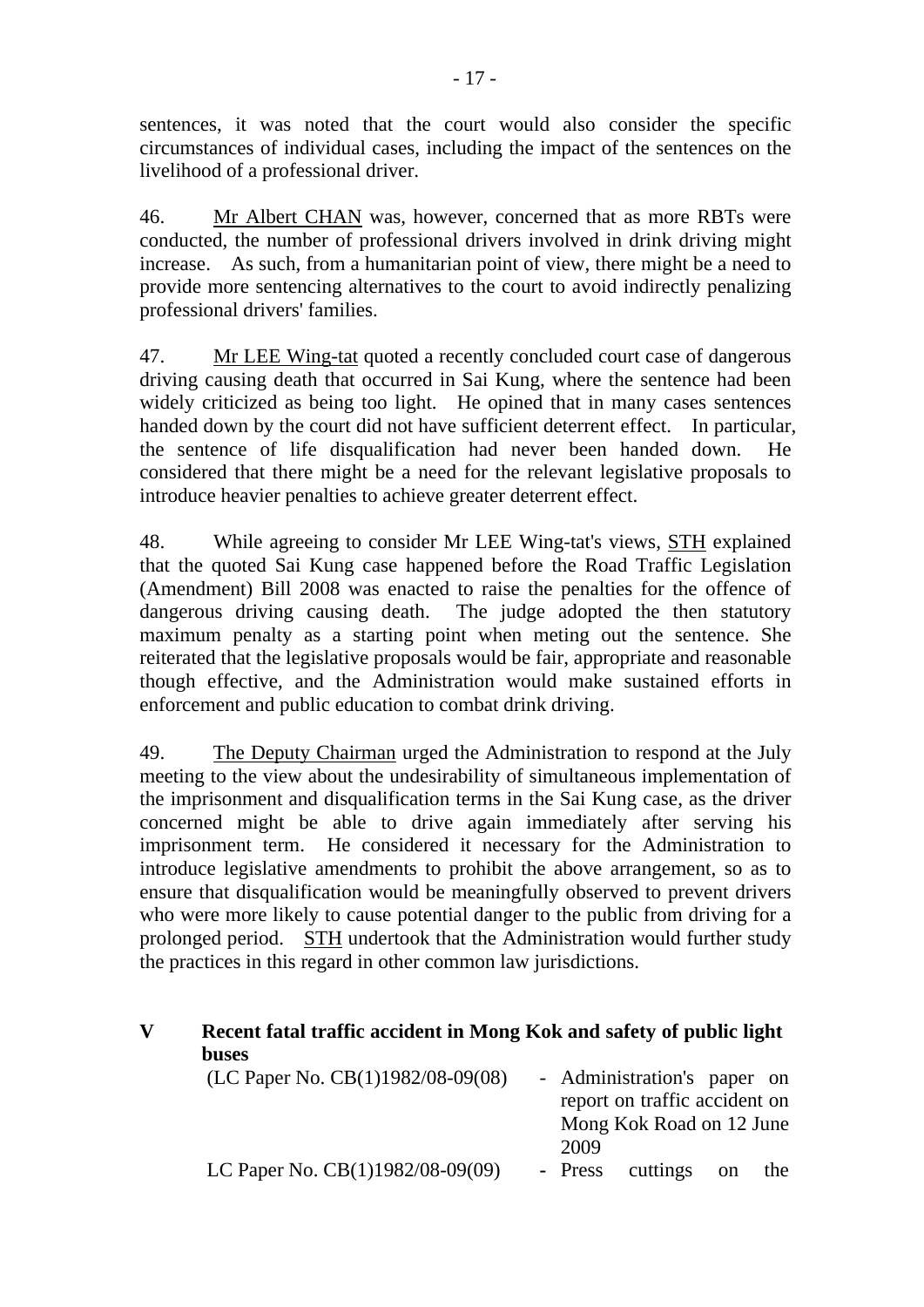| LC Paper No. CB(1)1984/08-09(02)   | accident<br>- Correspondence between a<br>member of the public and<br>Taxi & P.L.B. Concern                                                                                                                |
|------------------------------------|------------------------------------------------------------------------------------------------------------------------------------------------------------------------------------------------------------|
| LC Paper No. $CB(1)1984/08-09(03)$ | Group on the recent fatal<br>traffic accident in Mong<br>Kok, which has been copied<br>to the Panel<br>- Submission on the recent<br>fatal traffic accident in<br>Mong Kok from a member<br>of the public) |

50. USTH briefed members on TD's preliminary findings on the fatal accident involving a green mini-bus (GMB) on Mong Kok Road on 12 June 2009, the proposed traffic management measures to improve the road conditions, and measures to enhance safety of PLB operations.

## General views

51. Mr WONG Kwok-hing opined that speeding of GMBs was serious in Hong Kong and the Mong Kok accident was only the tip of the iceberg, and the Administration had defaulted its duty in regulating the safety of GMBs. In particular, the Administration should not allow GMBs to highlight their high speed in promotional materials. In reply to Mr WONG on actions taken to tackle speeding by PLBs, the Assistant Commissioner for Transport/Management & Paratransit (AC for T/M&P) said that TD had already liaised with the GMB operator concerned to ensure the removal of the relevant promotional materials.

52. Mr LEE Wing-tat expressed disappointment that despite discussion of the speeding problem of PLBs for years, little progress had been made to deter the reckless driving behaviour of PLB drivers. Mr Albert CHAN echoed his views, adding that the illegal and dangerous practice of red minibuses (RMBs) waiting for passengers at busy road junctions such as on Tai Ho Road was rarely acted upon notwithstanding repeated complaints. In his view, both TD and the Police should proactively take actions against such dangerous practices of PLBs to minimize accidents. USTH responded that in recognition of the stronger effect of self-regulation of the trade in tackling the problem, the Administration had been making efforts to convert RMBs into GMB operation where appropriate to help improve the overall safety of PLB operation. Meanwhile, the Administration was also adopting a three-pronged approach incorporating equipment enhancement, fleet management and enforcement for tackling the problem. Mr CHAN, however, commented that the conversion scheme could serve little purpose because GMBs would also speed.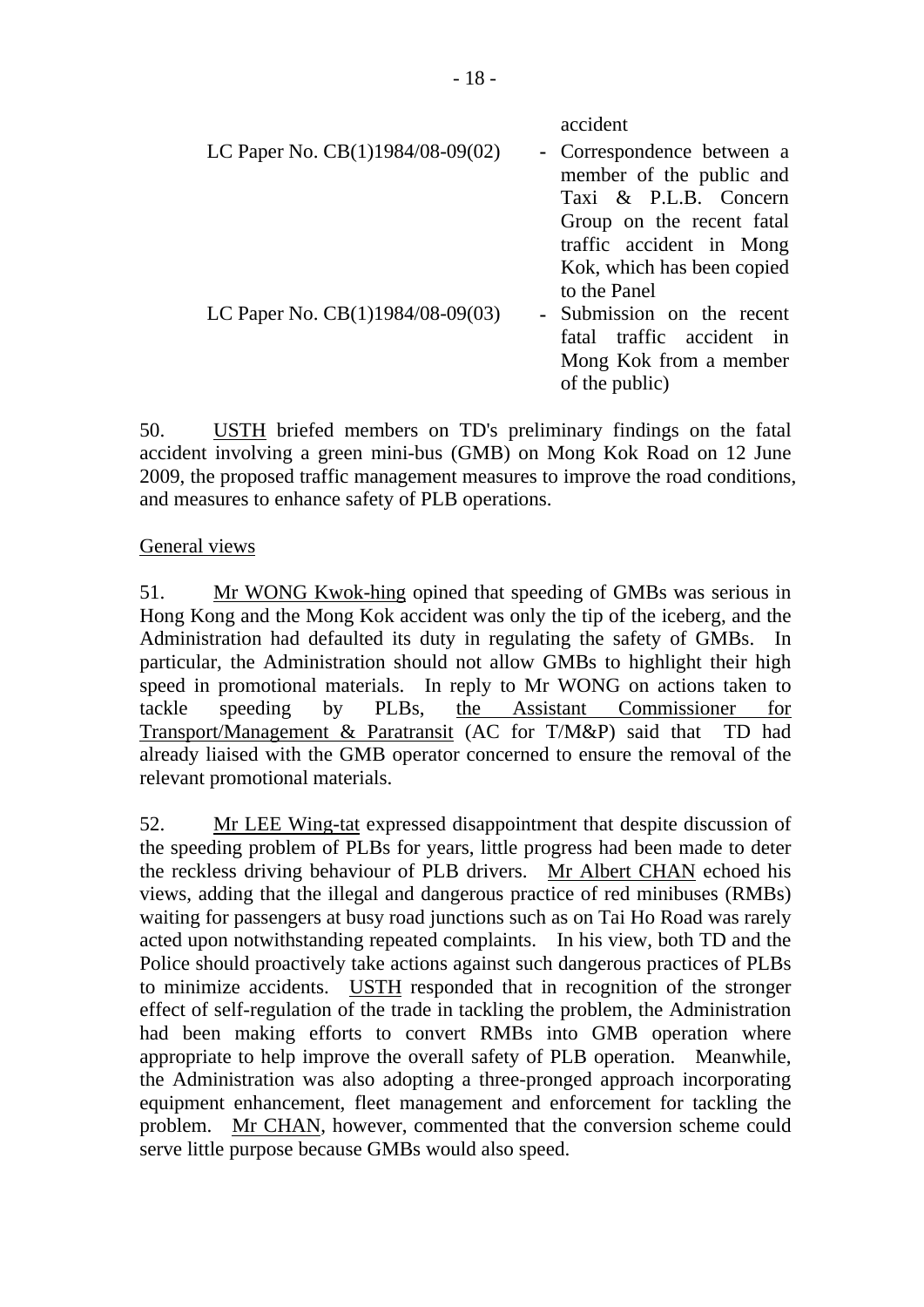Installations to monitor vehicle speed

53. Mr WONG Kwok-hing pointed out that the speed display devices (SDDs) on PLBs could serve little purpose as most PLBs continued to speed regardless of the warnings given by SDDs. There might be a need to explore the feasibility of requiring PLBs to install speed limiters instead. AC for T/M&P responded that SDDs mainly served warning purposes to enable passengers concerned to report PLB speeding cases to TD or the Police where necessary. However, since SDDs were calibrated at a speed of 80 kilometres but GMBs plying expressways might operate beyond 80 kilometres, GMBs might not be speeding even when the SDDs on them were giving warnings. As to speed limiters, the Administration would continue to explore with PLB suppliers the feasibility of installing them on existing PLBs.

Admin 54. The Deputy Chairman expressed dissatisfaction with the lack of progress made by the Administration in exploring the installation of the "blackbox" (i.e. a vehicle monitoring system) and the speed limiter on PLBs. Highlighting the effectiveness of the above two devices in deterring undesirable driving behaviours, he expressed grave concern about the delay in mandating their installation. He urged the Administration to submit reports on further progress in this regard. Pointing out that the devices did not involve complex technology, he considered the reasons given in the Administration's paper for the delay unacceptable, as many goods vehicles had installed the devices as required by their insurance companies. Mr Albert CHAN also expressed concern about the lack of progress in mandating the installation of the two devices, and of reversing video devices on goods vehicles. He urged the Administration to be more proactive in handling matters affecting public safety.

> 55. USTH responded that the Administration took every accident seriously, and had already introduced certain improvement measures in the light of the preliminary findings of the relevant investigation even though it had yet to be determined whether the Mongkok accident had been caused by speeding. The Principal Transport Officer/Urban (PTO/U) supplemented that despite repeated efforts made to pursue the mandatory installation of the "blackbox" and the speed limiter, the "blackbox" presently available in the market could not fit into the operational characteristics of PLBs, which had to stop and start frequently, hence resulting in data loss and frequent malfunctioning. Notwithstanding, the Administration would continue its search for suitable "black boxes" and speed limiters that could be safely installed on PLBs.

56. In response to the Deputy Chairman's request for a timetable on the mandatory installation of the above two devices, USTH explained that there was a need to ascertain the feasibility of the above two devices before their installation timetables could be worked out. The Deputy Chairman was unconvinced. He reiterated the need for the Administration to provide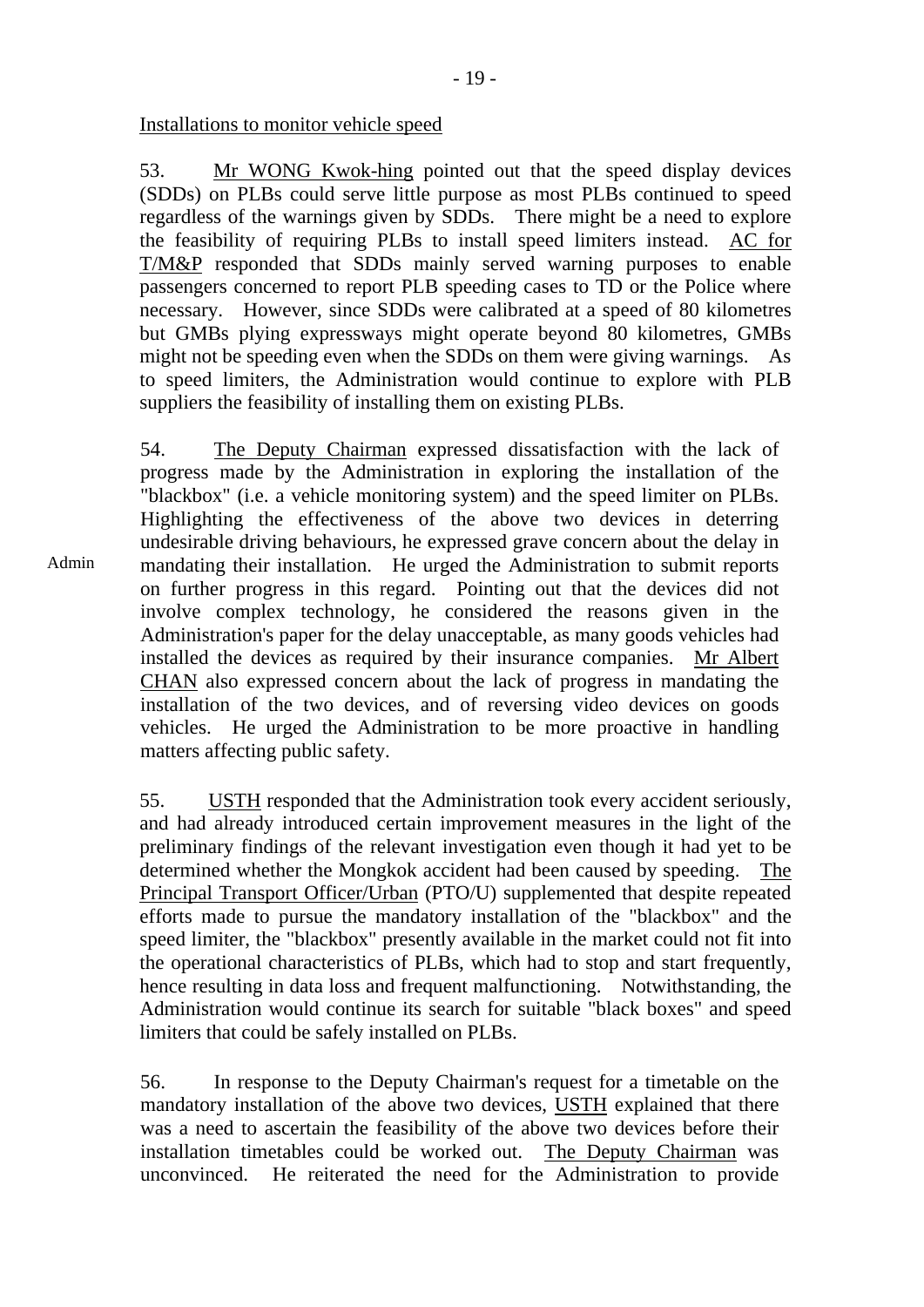installation timetables for the above devices, and opined that the Administration should provide copies of its correspondences with the suppliers concerned for members' information. USTH responded that there might be difficulty in providing copies of the correspondences as they might contain commercially sensitive information.

Admin

57. The Chairman opined that if the relevant installation timetables could be made available and looked reasonable, members might not insist on viewing the correspondences. The Deputy Chairman agreed but opined that should protection of public interests so require, commercial sensitivity should not be used as an excuse for not providing the requested information because the information could always be provided under confidential cover or after crossing out the confidential details.

58. Highlighting the use of exterior speed display lights, Mr WONG Kwok-hing urged the Administration to examine the feasibility of requiring PLBs to install the device and report back in due course. AC for T/M&P responded that the option might not be feasible because the exterior speed display lights were unable to accurately display the speeds at which the PLBs concerned were operating. Moreover, PLBs running on different routes were subject to different speed limits and there was difficulty in calibrating the exterior light at a speed limit that applied to all routes. As understood, Japan had once pursued such an option but had later given up. Mr WONG considered that the Administration should continue to examine the technicality of the option and further revert to the Panel.

Pay structure of PLB drivers

59. Mr WONG Kwok-hing sought information on the existing pay structure of PLB drivers to ascertain whether it would prompt them to maximize the number of trips for higher pay. AC for T/M&P responded that GMB operators were required under the Passenger Service Licence condition to ensure that all drivers were directly employed under proper employment contracts. As to the pay structure, the Administration noted that over 80% of PLB operators were remunerating their drivers with a basic salary plus bonus, and the maximum number of trips that could be operated by an individual driver per working shift was capped. In the case of the GMB route involved in the Mongkok accident, the maximum number of trips that could be operated by a driver during the relevant work shift of 10:30 pm to 6:30 am was capped at five, and normally the number of trips operated on this route was only three to four. The above arrangements were considered reasonable.

60. The Deputy Chairman opined that the Administration should not allow the PLB trade to adopt the above pay structure of drivers, which in his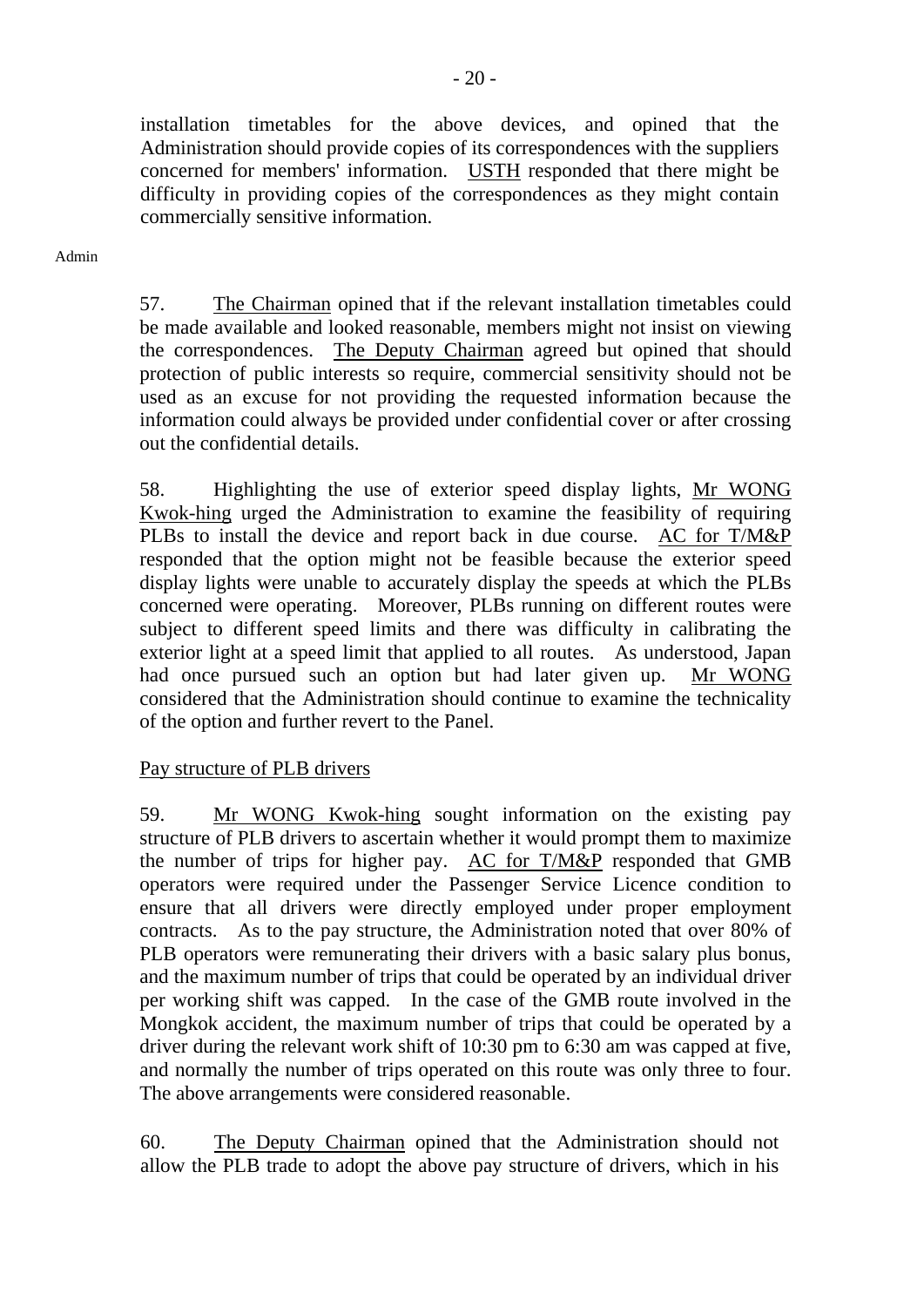view would lure PLB drivers to speed. He urged the Administration to look into the pay structure and revert to the Panel. PTO/U responded that TD had been monitoring GMB operators to ensure that they were operating their GMB routes according to the relevant Passenger Service Licence conditions. Although no problem related to the pay structure of PLB drivers had been observed, the Administration would examine whether monitoring efforts in this regard should be geared up. Mr WONG Kwok-hing requested the Administration to provide further information on the pay structure, with the various components itemized and quantified in percentage terms.

Admin

Admin

#### Enforcement

61. Mr LEE Wing-tat expressed concern about the adequacy of enforcement actions against speeding of PLB drivers, and enquired about the number of undercover operations conducted in this regard as well as details of the prosecution actions and penalties imposed. CSP(T) responded that between 8 and 21 June 2009, the Police had conducted a territory-wide campaign codenamed "Kickstarter" targetting at goods vehicles and public service vehicles and comprising publicity and public education as well as enforcement. During the enforcement stage of the campaign, 36 undercover police officers had been deployed on PLB routes trying to intercept speeding PLBs. However, due to the nature of the evidence to be collected and the fact that the SDDs on PLBs might not be accurately calibrated for evidence collection purpose, undercover police officers could only estimate the speed of the PLBs concerned, and take action depending on the driving behaviour of the driver such as careless driving. Notwithstanding, the above campaign had led to the prosecution of two PLBs drivers for careless driving and issue of 53 fixed penalty tickets to PLBs for speeding.

62. Noting the above outcomes of operations, Mr Albert CHAN expressed concern about the intelligence collection and action planning work of the Police. In his view, there should be little difficulty in identifying the routes on which PLBs were often found speeding. He said that it was common knowledge that PLBs plying Ching Cheung Road were always speeding.

63. CSP(T) responded that undercover operations were conducted on the basis of intelligence collected through the "Project Safe Ride" scheme, under which the Police had set up a dedicated 24-hour hotline for passengers riding on RMBs and GMBs to report the speeding and improper driving behaviour of frontline PLB drivers, and through reports made direct to Transport Complaint Unit Hotline. He then added that in the "Kickstarter" operation mentioned above, the Police had in fact issued 47 summonses and 288 fixed penalty tickets to PLB drivers for various offences. CSP(T) explained that although the Police were taking the problem of speeding by PLBs very seriously in recognition of public concern, undercover operations might not always result in issue of tickets